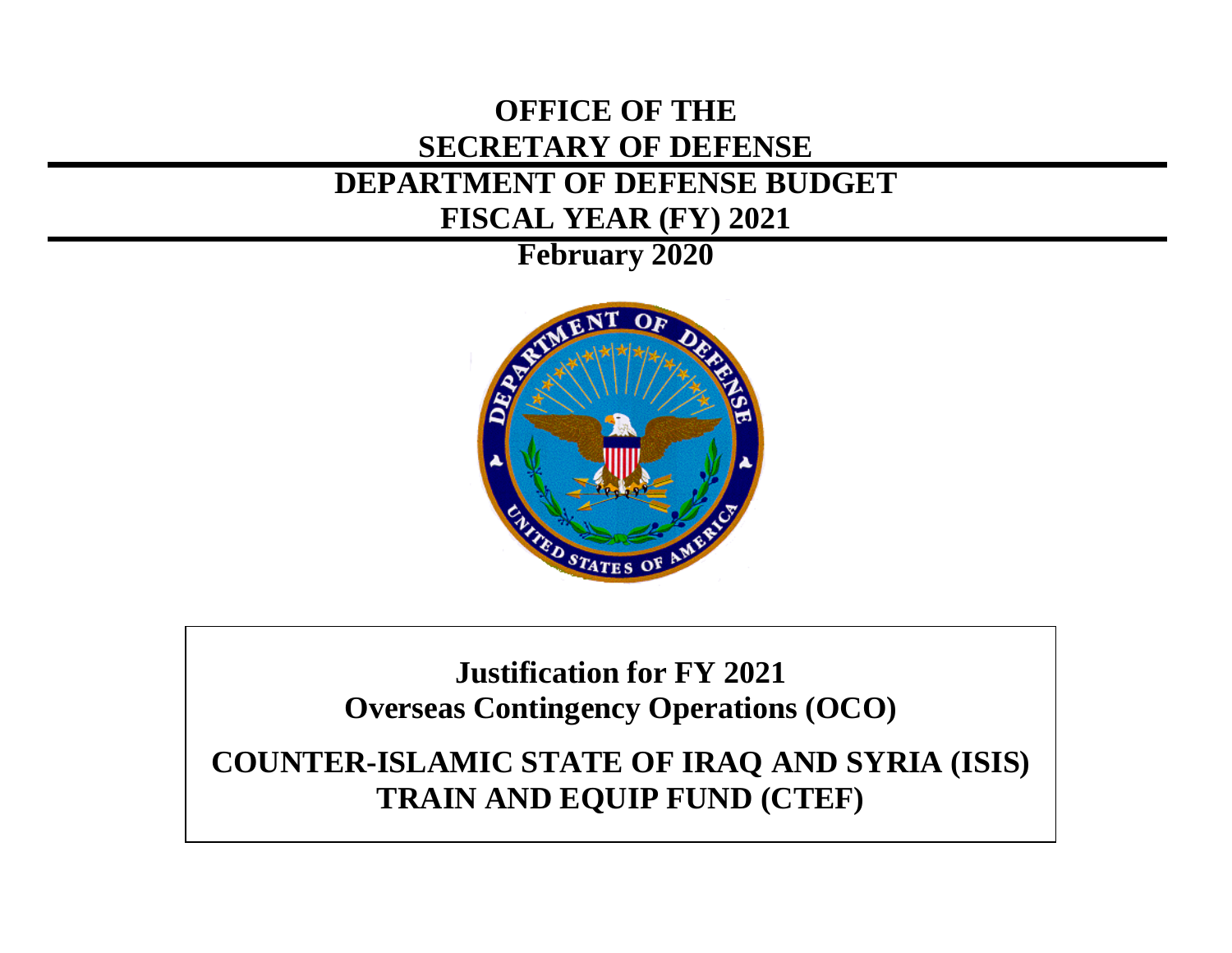The estimated cost of this report or study for the Department of Defense is approximately \$7,720 for the 2020 Fiscal Year. This includes \$150 in expenses and \$7,570 in DoD labor.

Generated on 2020Feb05 RefID: 4-83DDD29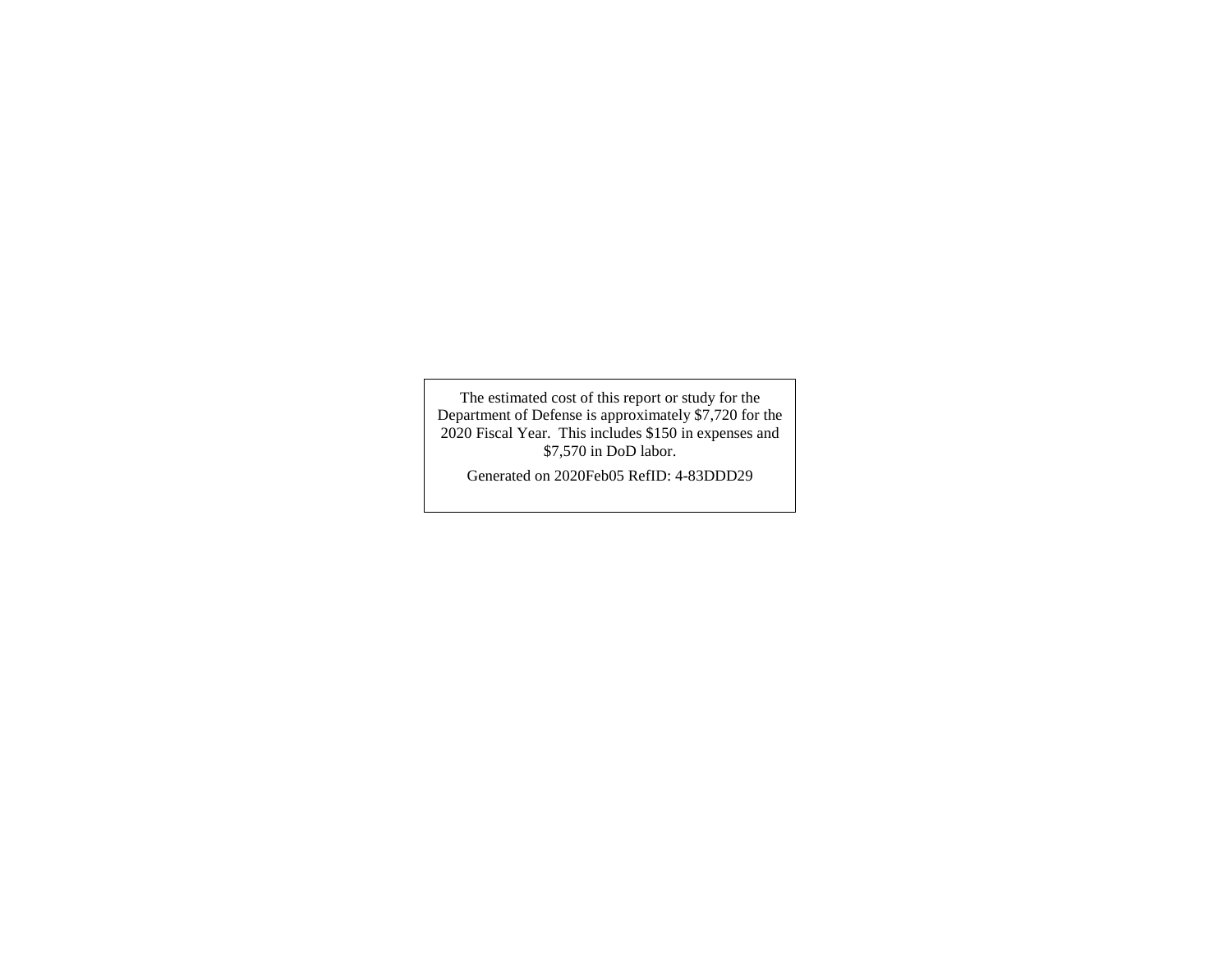# **TABLE OF CONTENTS:**

| I.   |                 | Fiscal Year 2021 Budget Summary                          | 3              |
|------|-----------------|----------------------------------------------------------|----------------|
| Π.   |                 | <b>Iraq Program Summary</b>                              | $\overline{4}$ |
|      | A.              | Iraq Ministry of Defense Program Summary                 | 5              |
|      | <b>B.</b>       | Iraq Counter Terrorism Service Program Summary           | 6              |
|      | $\mathcal{C}$ . | Iraq Ministry of Interior Program Summary                | 6              |
|      | D.              | Iraq Ministry of Peshmerga Program Summary               | $\tau$         |
| III. |                 | Requirements in Iraq By Financial Activity Plan Category | 8              |
|      | A.              | Training and Equipping                                   | 8              |
|      | <b>B.</b>       | Logistical Support, Supplies, and Services               | 19             |
|      | C.              | <b>Stipends</b>                                          | 19             |
|      | D.              | Infrastructure Repair, and Renovation                    | 19             |
|      | Ε.              | Sustainment                                              | 20             |
| IV.  |                 | <b>Impact if Not Funded</b>                              | 23             |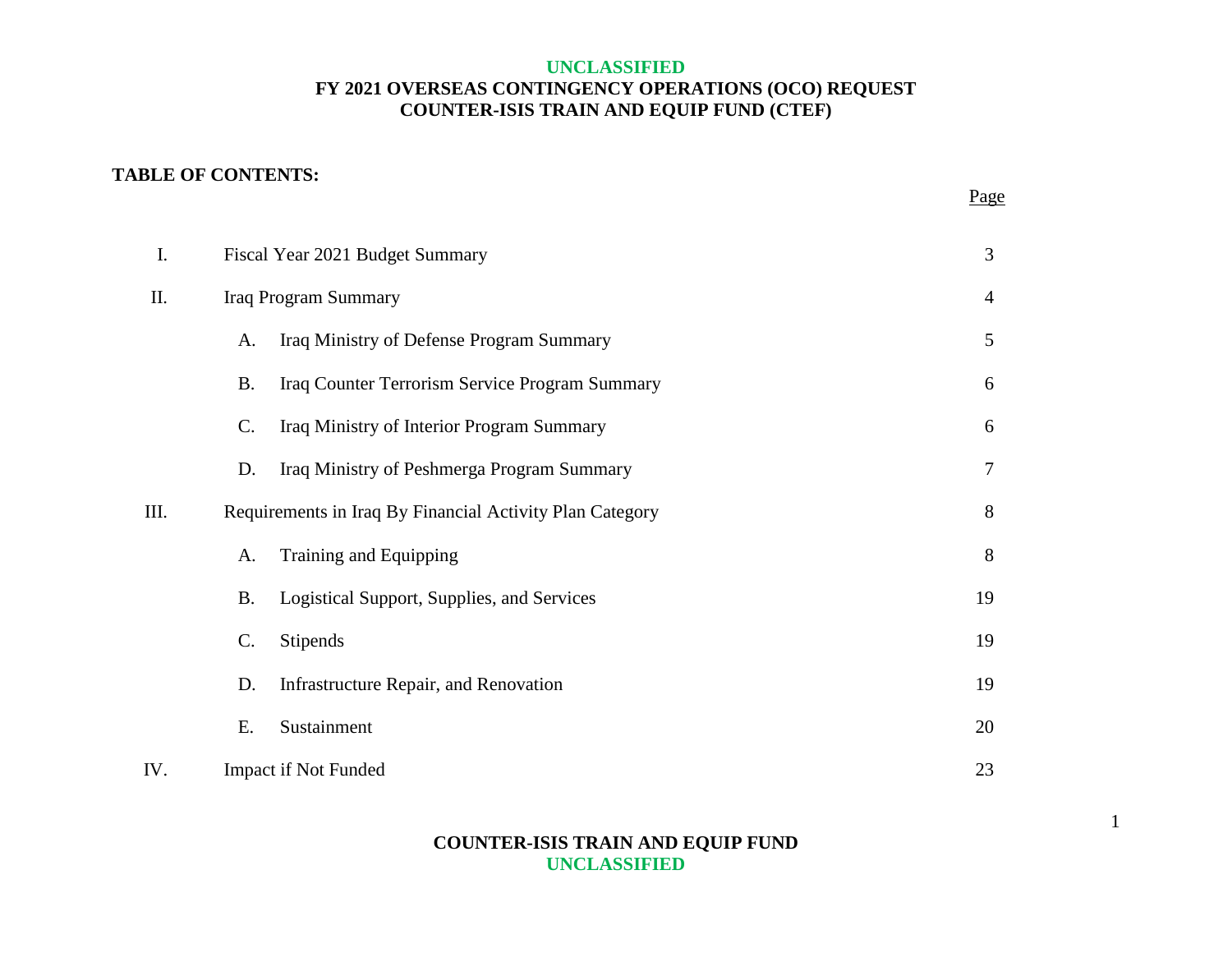| V.   |                | Syria Program Summary                                     | 25 |
|------|----------------|-----------------------------------------------------------|----|
| VI.  |                | Requirements in Syria By Financial Activity Plan Category | 27 |
|      | A.             | Training and Equipping                                    | 27 |
|      | <b>B.</b>      | Logistical Support, Supplies, and Services                | 32 |
|      | $\mathbf{C}$ . | <b>Stipends</b>                                           | 33 |
|      | D.             | Infrastructure Repair, and Renovation                     | 33 |
|      | Ε.             | Sustainment                                               | 34 |
| VII. |                | <b>Impact if Not Funded</b>                               | 34 |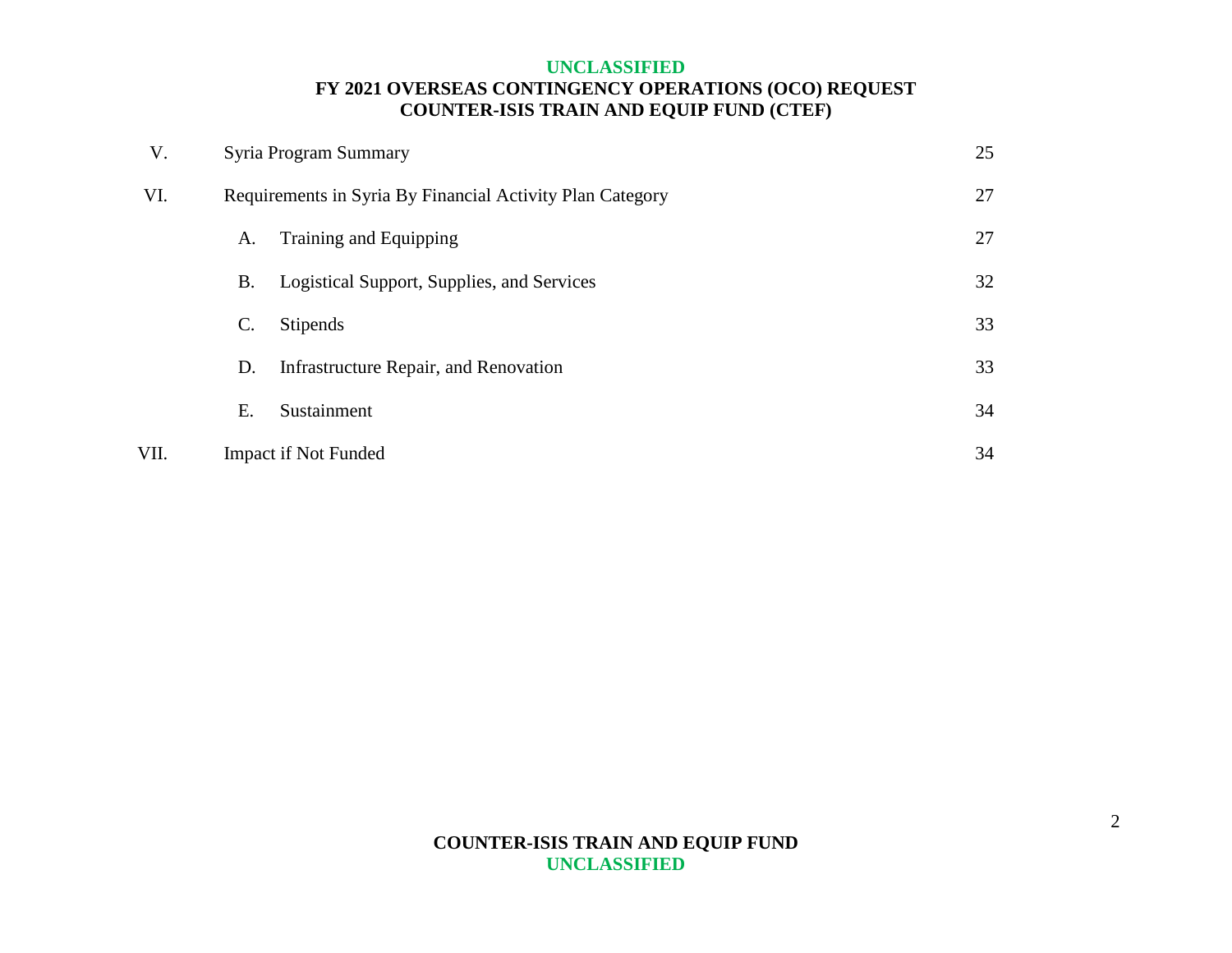# <span id="page-4-1"></span><span id="page-4-0"></span>**I. BUDGET SUMMARY:**

The United States Government's strategy to counter the Islamic State of Iraq and Syria (ISIS) directed the U.S. Department of Defense (DoD) to degrade, dismantle, and ultimately defeat ISIS using two primary lines of effort: denial of ISIS safe havens and building partner capacity.

The Counter-ISIS Train and Equip Fund (CTEF) is a crucial part of the United States' whole-of-government approach to support the lasting defeat of ISIS. The CTEF specifically supports the DoD's efforts to work "by, with, and through" the Iraqi Security Forces (ISF) and the Vetted Syrian Opposition (VSO) to build key defeat-ISIS capabilities and promote the long term stability of the region by preventing the resurgence of ISIS. Consistent with the President's Defeat-ISIS (D-ISIS) strategy, the CTEF supports the Coalition's primary D-ISIS mechanism, vetted partner forces, to defeat, defend, and deny an ISIS resurgence.<sup>[1](#page-4-0)</sup>

The details that follow in this budget justification book represent the Department's best assessment of areas where CTEF support is will be needed in the future, and a best estimate of associated funding. Because of the dynamic nature of the counter-ISIS fight, the changing requirements on the ground, and the timelines involved, DoD will notify details of obligations to the congressional defense committees, as required by the CTEF appropriation.

| <b>Budget Summary (\$ in Millions)</b> | <b>FY 2020 Enacted</b> | FY 2021 Request |
|----------------------------------------|------------------------|-----------------|
| Iraq Train and Equip Requirements      | \$745.0                | \$645.0         |
| Syria Train and Equip Requirements     | \$200.0                | \$200.0         |
| Border Security <sup>2</sup>           | \$250.0                | --              |
| <b>TOTAL</b>                           | \$1,195.0              | \$845.0         |

 $1$  DoD ensures that all CTEF support to partners is provided pursuant to all laws and regulations governing such support.

<sup>&</sup>lt;sup>2</sup> Border security funding was not requested as part of the FY 2020 CTEF budget request, but was enacted by Congress in the Consolidated Appropriations Act, 2020 (P.L. 116-93). Border security funding is not included in the FY 2021 CTEF budget request.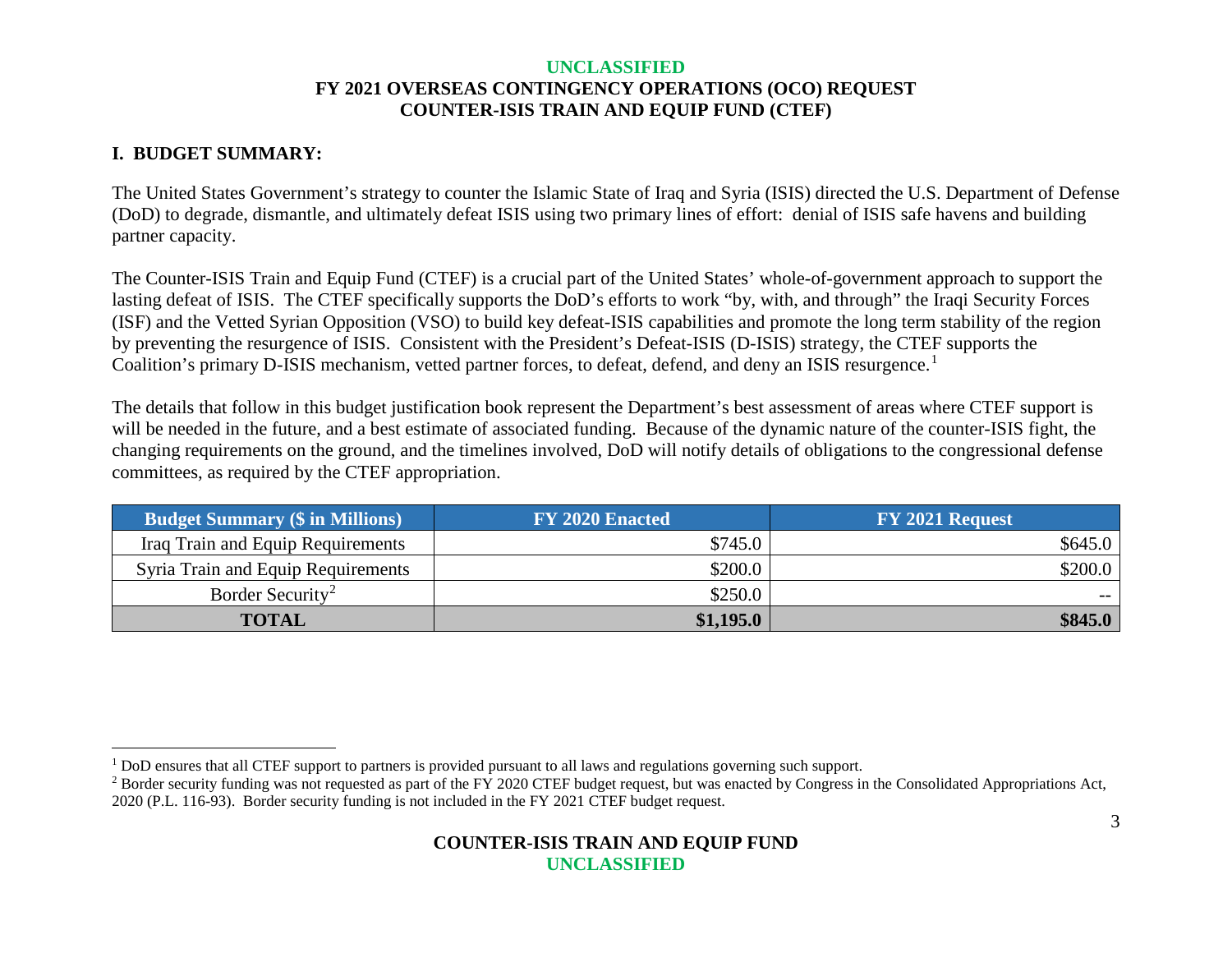# **II. IRAQ SUMMARY:**

The DoD, together with coalition partner forces, has made significant gains in the continued disruption of ISIS networks and safe havens. After the physical destruction of the so-called "caliphate" in Syria, ISIS has transitioned to an insurgency and is expected to seek to re-establish governance in sparsely populated areas where Iraqi governance could be improved, including the Anbar and Jazeera Desserts, Hamrin and Makhmur Mountains, and along the Kurdish Coordination Line (KCL). Through the exploitation of potential gaps in coverage by the ISF and the Kurdish Peshmerga, ISIS will attempt to rebuild combat power for use in future enemy operations against population centers and infrastructure. The ISF's limited ability to project and sustain its security forces for prolonged operations and the continued sectarian divides throughout Iraq lay the foundation for a possible ISIS resurgence, should inadequate support be provided to the Government of Iraq (GoI). With the intent of denying an ISIS resurgence, U.S. Central Command (USCENTCOM) will direct Fiscal Year (FY) 2021 equipping efforts towards specific ISF and Peshmerga units actively engaged in areas identified as enemy sanctuaries across the six warfighting functions: Mission Command, Movement and Maneuver, Intelligence, Fires, Sustainment, and Protection. As the ISF transitions to an Iraqi-led Centralized Training Facility (CTF) concept, the coalition intends to continue providing standardized equipment sets in order to build the capacity of a credible D-ISIS force. In FY 2021, the ISF and Peshmerga will to conduct training in up to five CTFs including Al Taqqadum, Camp Dublin, Besmayah, Taji, and the Kurdish Training Coordination Center (KTCC). The table below represents the Department's best estimate of areas where CTEF support will be needed in the future.

|  | <b>Year Over Year Summary</b> |
|--|-------------------------------|
|  |                               |

| <b>Category</b><br>(\$ in Millions)        | <b>FY 2020</b><br><b>Enacted</b> | <b>FY 2021</b><br><b>Request</b> |
|--------------------------------------------|----------------------------------|----------------------------------|
| Training and Equipping                     | \$308.0                          | \$417.8                          |
| Logistical Support, Supplies, and Services | \$189.0                          | \$80.0                           |
| <b>Stipends</b>                            | \$126.0                          | $- -$                            |
| Infrastructure Repair, and Renovation      | \$28.0                           | \$23.0                           |
| Sustainment                                | \$94.0                           | \$124.2                          |
| <b>TOTAL</b>                               | \$745.0                          | \$645.0                          |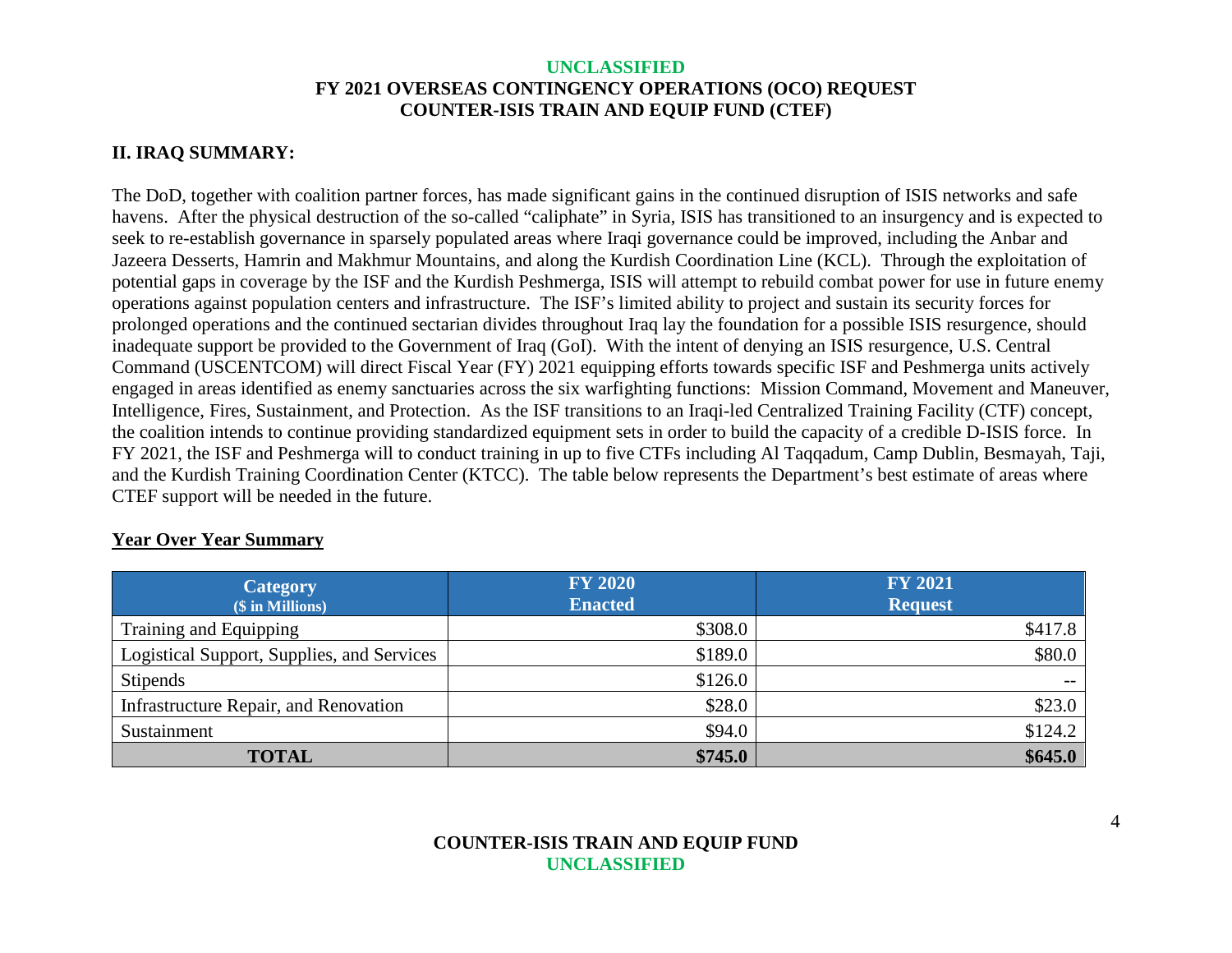**Training and Equipping.** The increase in FY 2021 is attributable to the continued procurement of standardized equipment sets for ISF and Peshmerga partners, and additional forecasted requirements including equipping select Ministry of Defense (MoD) units with tactical data link communication systems and procuring precision guided weapons systems to reduce the probability of civilian casualties during ISF D-ISIS operations.

**Logistical Support, Supplies, and Services.** The decrease in FY 2021 is attributable to responsibility for Base Life Support (BLS) services shifting from the Combined Joint Task Force – Operation Inherent Resolve (CJTF-OIR) to the GoI. The GoI is expected to take on a greater share of logistical responsibilities moving forward.

**Stipends.** The decrease in FY 2021 is attributable to the plan to discontinue the Ministry of Peshmerga (MoP) stipends. While MoP stipend support will cease in FY 2020, Peshmerga forces will continue to receive support from the CJTF-OIR in the form of weapons, equipment, and sustainment capabilities.

**Infrastructure Repair and Renovation.** The decrease in FY 2021 is attributable to the GoI taking on a greater share infrastructurerelated responsibilities.

**Sustainment.** The increase in FY 2021 is attributable to the CJTF-OIR shifting support from stipends and logistical support to training, equipping, and sustainment support. An increase in year-over-year sustainment support to the ISF will enable them to achieve adequate readiness rates to effectively conduct D-ISIS operations.

# **A. IRAQ MINISTRY OF DEFENSE SUMMARY**

**Iraqi Army (IA).** The IA is the most critical organization within the ISF for defeating external and conventional threats, and remains an important organization within the GoI for ensuring the continued defeat of ISIS. In partnership with coalition trainers and CTEF support, eight IA Brigades are expected to be trained and equipped as part of the ongoing building partner capacity effort in FY 2021. Through a combination of comprehensive military training and the divestment of weapons, equipment, and vehicles to the IA, the CJTF-OIR will continue to strengthen partner capacity in order to prevent an ISIS resurgence. As of October 2019, 27 out of 57 IA Brigades have been outfitted with brigade equipment sets consisting of enhanced armament carrier vehicles, cargo trucks, crew-served weapons, communications equipment, individual weapons and equipment, and other items to facilitate the IA light infantry mission.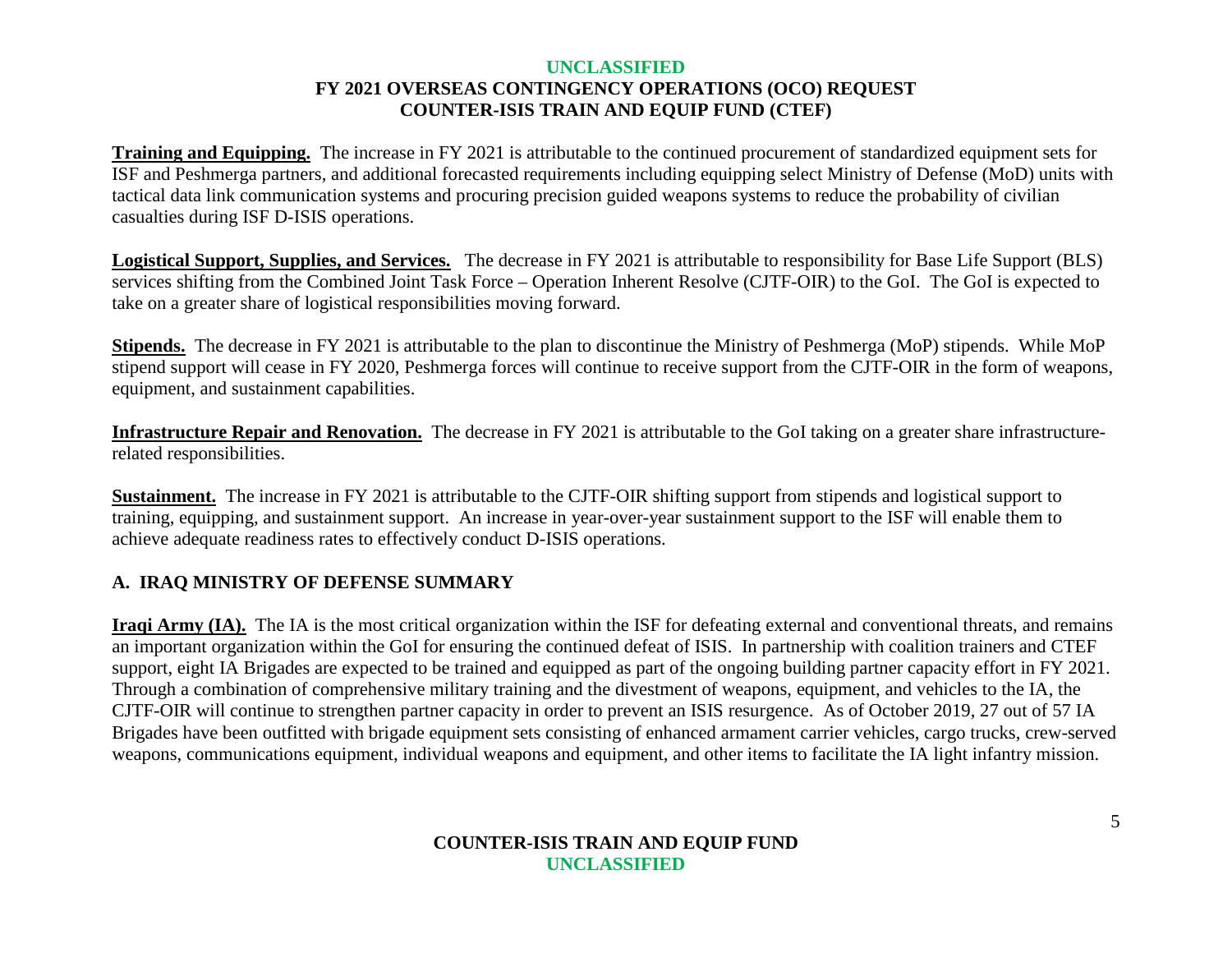**Qwat Khasah (QK).** Modeled after the United States Army Rangers, the QK are a special operations, light infantry force capable of conducting air assault operations, reconnaissance, and direct action missions with a focus on operating in austere, rural environments. As of October 2019, three out of a planned total of six QK Battalions have been established by the MoD.

# **B. IRAQ COUNTER TERRORISM SERVICE (CTS) SUMMARY**

The CTS is the premier, division-sized National Mission Force focused on counter-terrorism from the tactical to the strategic level. Since the defeat of ISIS's so-called "caliphate," the CTS is engaged in enduring, warrant-based, intelligence-driven operations against ISIS elements across Iraq. CTEF-funded efforts will focus on equipping the CTS to a fully mission capable force with an emphasis on the continued development and modernization of their counter terrorism capabilities, replacement of destroyed equipment, standardization of communications systems, and solidification of their maintenance and sustainment capabilities. In FY 2021, the CTS training plan calls for the continued transfer of equipment to the Iraqi Special Operations Forces Brigades. Through continued divestment of weapons, ammunition, and equipment, Iraq will continue to strengthen the premier National Mission Force capable of targeting high value ISIS networks.

## **C. IRAQ MINISTRY OF INTERIOR (MoI) SUMMARY**

The Iraqi MoI plays a key role in establishing and maintaining internal security within the borders of Iraq, particularly as the fight against ISIS has transitioned into a counter-insurgency effort. MoI units eligible for support with the CTEF are vetted to ensure they have not been implicated in gross violations of human rights and do not have an association with the Government of Iran. Properly vetted MoI units include elements of the Federal Police (FP), Territorial Interdiction Forces (TIF), and Emergency Response Battalions (ERB). These units will continue to play a key role in defeating and denying freedom of maneuver to ISIS remnants seeking to rebuild capacity in Iraq. In FY 2021, the operational focus for MoI forces will be to replace IA units who currently perform internal security roles and fully transition to conducting constitutionally chartered law enforcement activities as opposed to paramilitary roles. This effort will see the TIFs fully replace IA units along the Iraq-Syria border, and the FP transition to counterterrorism duties as mandated in the Iraqi Constitution. In FY 2021, the MoI is projected to send ten TIF Battalions, ten ERBs, and five FP Brigades through CTF syllabi. Similar to the IA, upon the completion of a CTF syllabus, MoI units receive equipment, small weapons, ammunition, and organizational clothing and individual equipment in order to support their D-ISIS missions. DoD ensures that all CTEF support - including to the MoI and its subordinate units - is provided pursuant to all laws and regulations governing such support.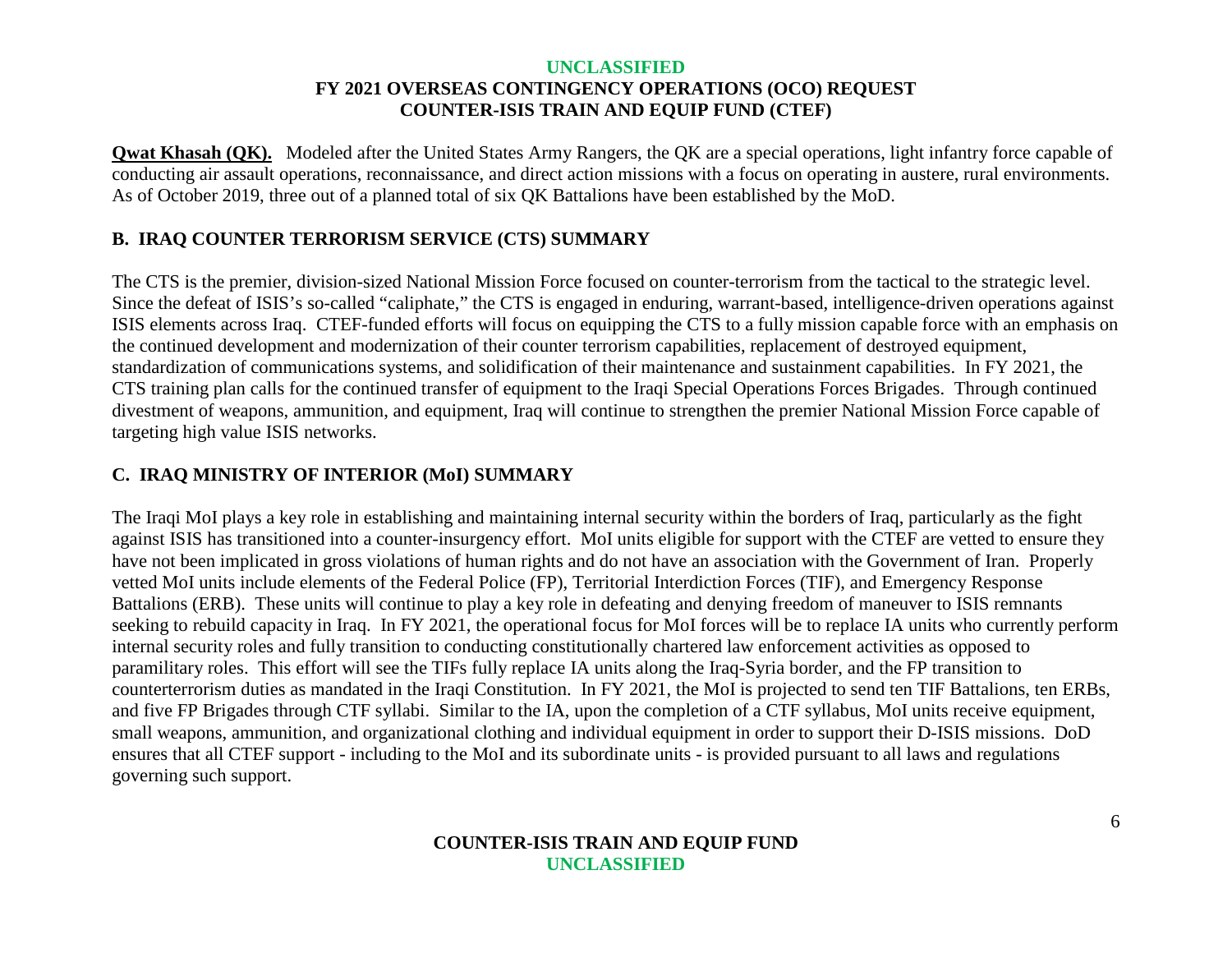**Federal Police.** The Iraqi FP's primary role within the ISF is to serve as a national police force modeled after the Italian Carabinieri. In FY 2021, five FP Brigades will conduct training at CTFs and will receive standardized equipment sets including vehicles, equipment, ammunition, and small arms at a cost of approximately \$16 million per Brigade.

**Territorial Interdiction Forces (TIF).** The primary mission for the TIF is national border security with a specific focus on preventing ISIS freedom of movement between Iraq and Syria and protecting remote western Iraqi communities. As of October 2019, four of fifteen TIF brigades have been fully equipped with CTEF-procured equipment sets. Standardized TIF equipment sets are projected to cost approximately \$4.8 million per battalion in FY 2021. In FY 2021, ten TIF battalions are planned for equipment transfers.

**Emergency Response Battalions (ERB).** Comprised of 300 officers per battalion, ERBs focus on security and counterinsurgency tactics and serve as a quick reaction force to augment local police during emergency situations, including D-ISIS operations. ERBs play a key role in remote areas where the ISIS insurgency assessed to be strongest, and bridge the gap between local and federal police. In FY 2021, it is anticipated that ten ERBs will be equipped with CTEF-procured vehicles, weapons, and equipment at cost of approximately \$2.8 million per battalion.

## **D. MINISTRY OF PESHMERGA SUMMARY**

The Ministry of Peshmerga (MoP) forces in Iraqi Kurdistan continue to serve as a deterrent to ISIS operations in the Iraqi Kurdish Region (IKR). From FY 2021 through FY 2022, there will be the planned equipping of twelve 1,500-person Peshmerga Regional Guard Brigades (RGB). These light infantry forces are equipped in a manner similar to their IA counterparts in order to perform wide area security operations along the Kurdish Coordination Line (KCL) where ISIS often operates. CTEF is not used to provide support to any of the other Kurdish security services other than the RGBs because of their politically aligned nature. Although MoP stipend support is planned to end in FY 2020, the CJTF-OIR Commander maintains flexibility to determine future needs, and the CJTF-OIR plans to continue to support Peshmerga forces through training, equipment divestitures, and sustainment support.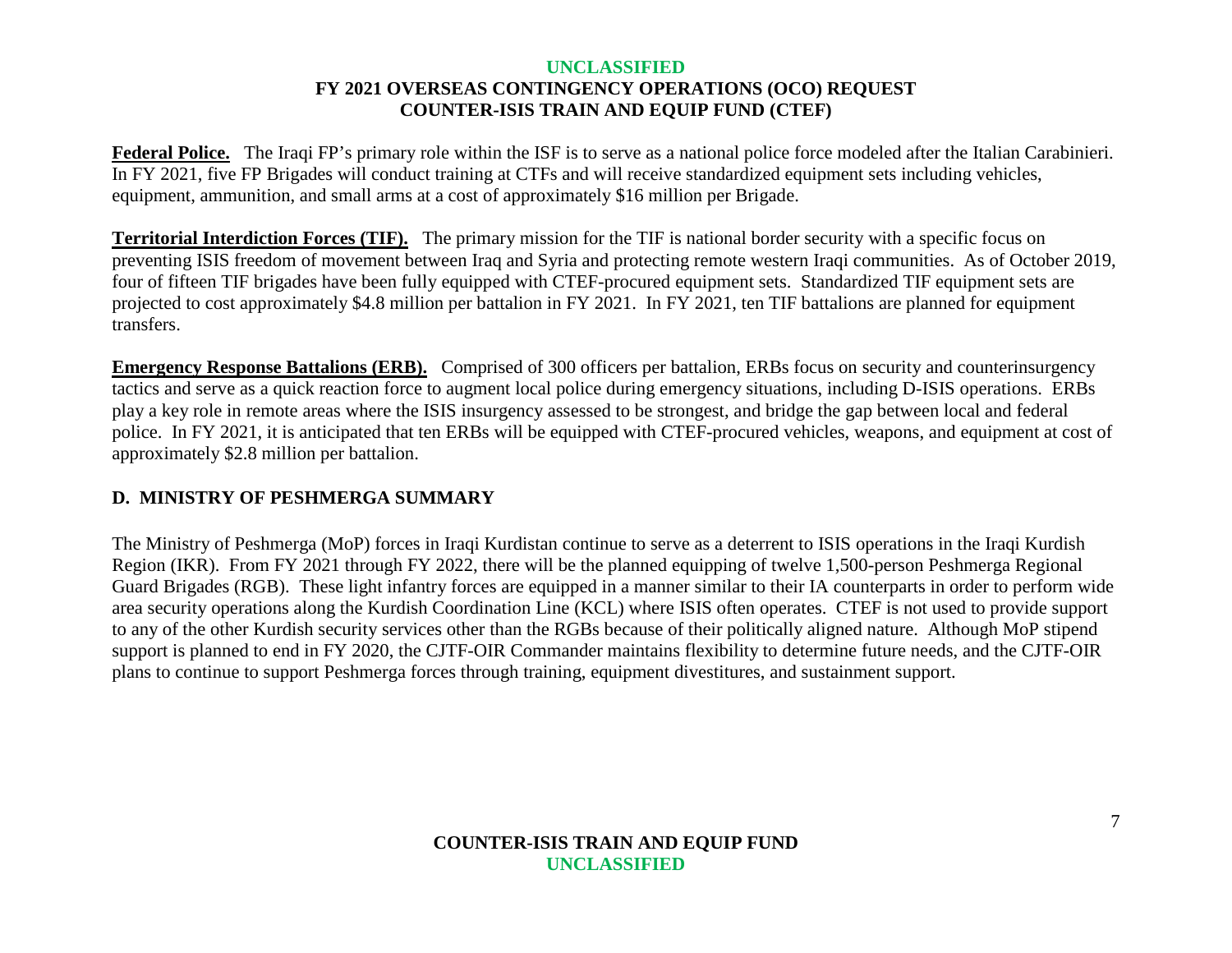# **III. REQUIREMENTS IN IRAQ BY FINANCIAL ACTIVITY PLAN CATEGORY**

# **A. TRAINING AND EQUIPPING**

The FY 2021 CTEF budget request supports an ISF training and equipping plan consisting of eight IA Brigades, five FP Police Brigades, ten TIF Battalions, ten ERBs, and twelve Peshmerga RGBs. Additional operational equipping support will be provided to the CTS and QK Division. In FY 2021, the CJTF-OIR will continue the divestment of small arms, ammunition, vehicles, and other military equipment to the ISF in order to enhance D-ISIS capabilities. The table below represents the best estimate of areas where CTEF support will be needed in the future and the required funding amounts.

| <b>Government of Iraq Ministry</b><br>(\$ in Millions) | <b>Training &amp; Equipping</b><br>FY 2021 Request |
|--------------------------------------------------------|----------------------------------------------------|
| MoD                                                    | \$188.0                                            |
| <b>CTS</b>                                             | \$96.7                                             |
| MoI                                                    | \$85.4                                             |
| MoP                                                    | \$47.7                                             |
| <b>TOTAL</b>                                           | \$417,800,000                                      |

**MoD.** In FY 2021, it is anticipated that the ISF will transition to a CTF concept at ISF training locations. IA training at CTF locations will primarily be led by ISF instructors using equipment sets procured with CTEF funds. Coalition forces will transition to an advisor role under the CTF concept from a coalition-led Building Partner Capacity (BPC) approach previously employed by the CJTF-OIR.

While ISF training in FY 2021 will be Iraqi-led, the CJTF-OIR anticipates the need to continue to procure IA Brigade Equipping Sets in support of generating an effective D-ISIS force. Traditionally, ISF forces conduct training at BPC or CTF locations and receive a standardized equipment set in support of their operational D-ISIS role. IA Brigade equipment sets include, but are not limited to, vehicles, communications equipment, weapons, and ammunition. Training and equipping is expected to continue at a rate of eight IA brigades annually through FY 2022.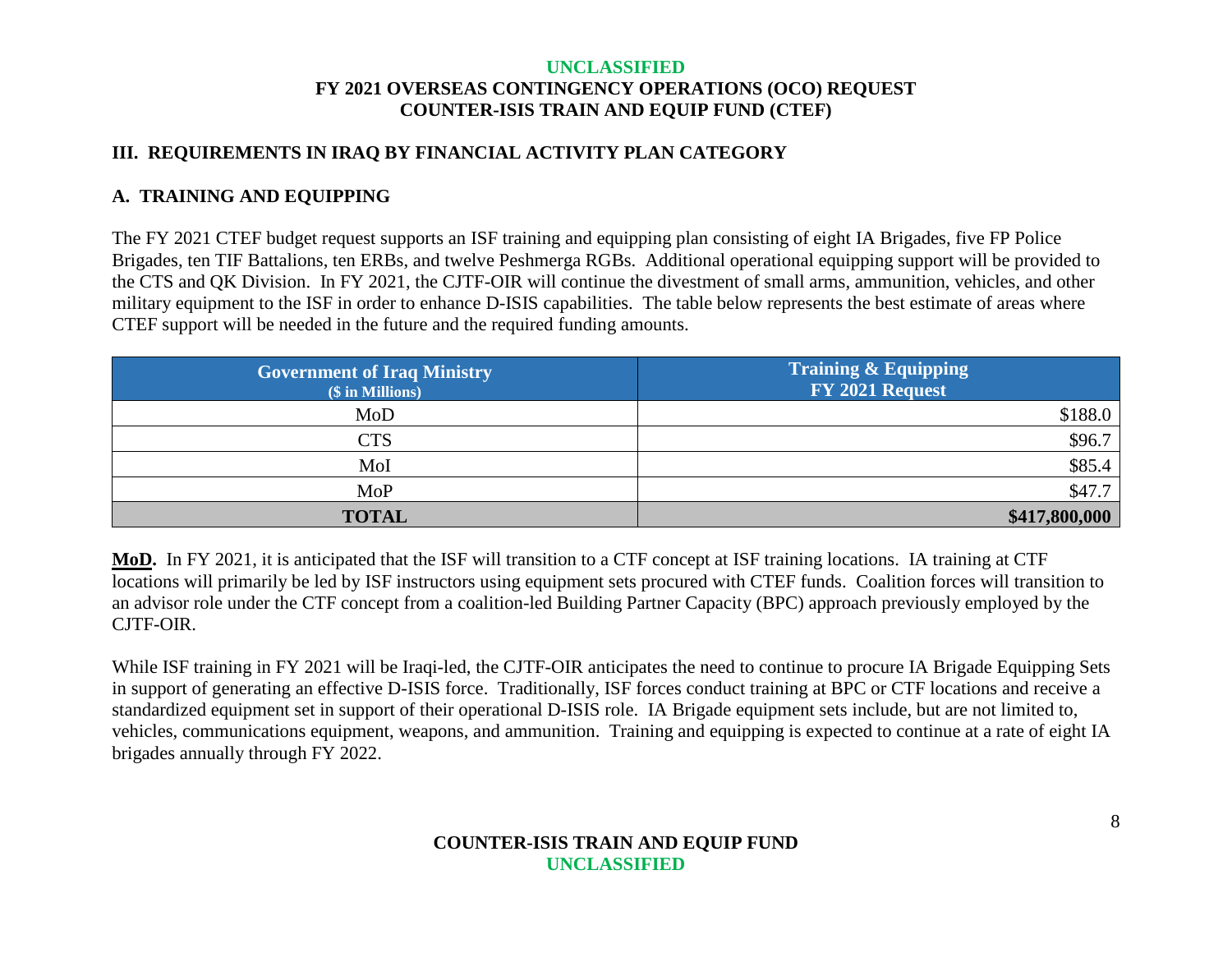Similar to the IA, the CJTF-OIR will continue to provide operational support to the QK in the form of equipment in support of their light infantry D-ISIS mission in FY 2021.

| <b>MoD Training and Equipping</b> |                  |           |              |  |  |
|-----------------------------------|------------------|-----------|--------------|--|--|
| <b>Item</b>                       | <b>Unit Cost</b> | Quantity  | <b>Total</b> |  |  |
| M120A1 Mortar                     | \$89,619         | 31        | \$2,778,189  |  |  |
| M2                                | \$16,808         | 54        | \$907,632    |  |  |
| M2 Mount, MK93                    | \$1,811          | 52        | \$94,172     |  |  |
| M2 Mount, Tripod                  | \$388            | 52        | \$20,176     |  |  |
| M <sub>2</sub> Attachment         | \$306            | 52        | \$15,912     |  |  |
| M2 Cleaning Kit                   | \$93             | 52        | \$4,836      |  |  |
| M <sub>4</sub>                    | \$654            | 1,310     | \$856,740    |  |  |
| <b>M240B</b>                      | \$8,000          | 400       | \$3,200,000  |  |  |
| M249, SL3 Complete                | \$3,907          | 346       | \$1,351,822  |  |  |
| M249 Barrel                       | \$576            | 346       | \$199,296    |  |  |
| M249 Sling                        | \$40             | 346       | \$13,840     |  |  |
| M500 Shotgun                      | \$568            | 84        | \$47,712     |  |  |
| Mk19 Mod Iii                      | \$22,490         | 52        | \$1,169,480  |  |  |
| M14                               | \$3,570          | 52        | \$185,640    |  |  |
| <b>Total Weapons</b>              | \$10,845,447     |           |              |  |  |
| 5.56MM Ball M855 10/Clip          | \$0.36           | 5,240,360 | \$1,886,530  |  |  |
| 12 Gauge Buckshot                 | \$0.62           | 1,310,090 | \$812,256    |  |  |
| 7.62 X 51 NATO live               | \$0.31           | 3,930,270 | \$1,218,384  |  |  |
| Mortar, 120MM ILLUM M930          | \$445            | 2,489     | \$1,107,605  |  |  |

## **COUNTER-ISIS TRAIN AND EQUIP FUND UNCLASSIFIED**

9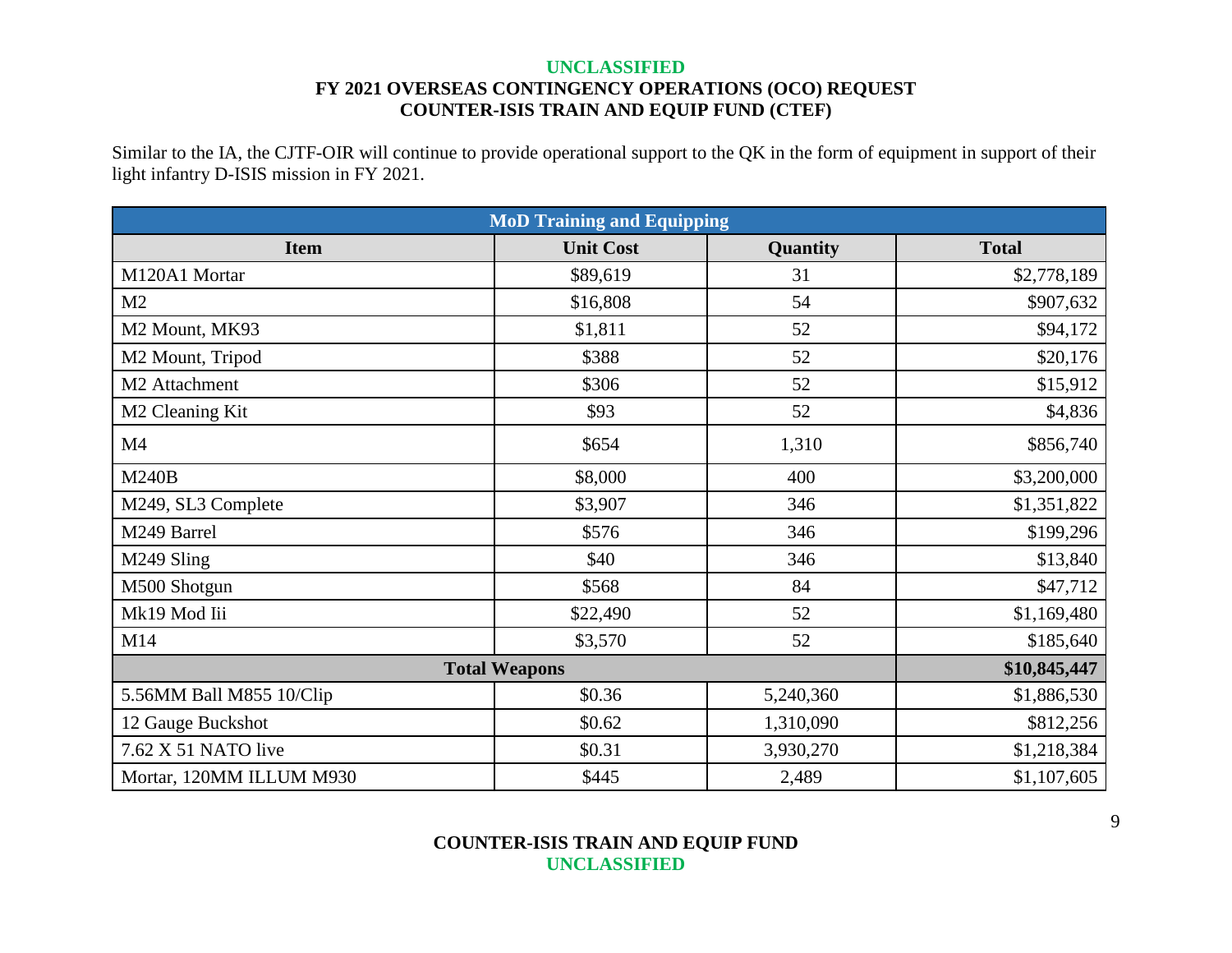| <b>MoD Training and Equipping</b> |                         |          |              |  |
|-----------------------------------|-------------------------|----------|--------------|--|
| <b>Item</b>                       | <b>Unit Cost</b>        | Quantity | <b>Total</b> |  |
| Mortar, 120MM SMK WP M929         | \$940                   | 2,620    | \$2,462,800  |  |
| Mortar 120MM HE                   | \$550                   | 1,310    | \$720,500    |  |
| .50 Cal Rounds                    | \$2.50                  | 785,792  | \$1,964,480  |  |
| MK19 40MM Round                   | \$13                    | 26,202   | \$340,626    |  |
| Rocket, High Explosive, 2.75 inch | \$750                   | 1,310    | \$982,500    |  |
| <b>GBU Guidance Kits</b>          | \$50,000                | 105      | \$5,250,000  |  |
|                                   | <b>Total Ammunition</b> |          | \$16,745,680 |  |
| M1151A                            | \$238,500               | 272      | \$64,872,000 |  |
| M1152                             | \$125,223               | 84       | \$10,518,732 |  |
| <b>LMTV</b>                       | \$112,510               | 84       | \$9,450,840  |  |
| <b>MTV</b>                        | \$155,930               | 21       | \$3,274,530  |  |
| Wrecker                           | \$368,106               | 21       | \$7,730,226  |  |
| Water tanker                      | \$184,255               | 21       | \$3,869,355  |  |
| Fuel tanker                       | \$178,836               | 21       | \$3,755,556  |  |
| Ambulance                         | \$54,193                | 31       | \$1,679,983  |  |
| Trailer 3/4 T                     | \$7,804                 | 31       | \$241,924    |  |
| Water trailer                     | \$15,174                | 31       | \$470,394    |  |
| <b>Total Mobility Equipment</b>   | \$105,863,540           |          |              |  |
| <b>Individual First Aid Kit</b>   | \$100                   | 1,310    | \$131,000    |  |
| <b>Ballistic Helmet</b>           | \$204                   | 10,498   | \$2,141,592  |  |
| Canteens                          | \$8                     | 10,498   | \$83,984     |  |
| Pack                              | \$102                   | 10,481   | \$1,069,062  |  |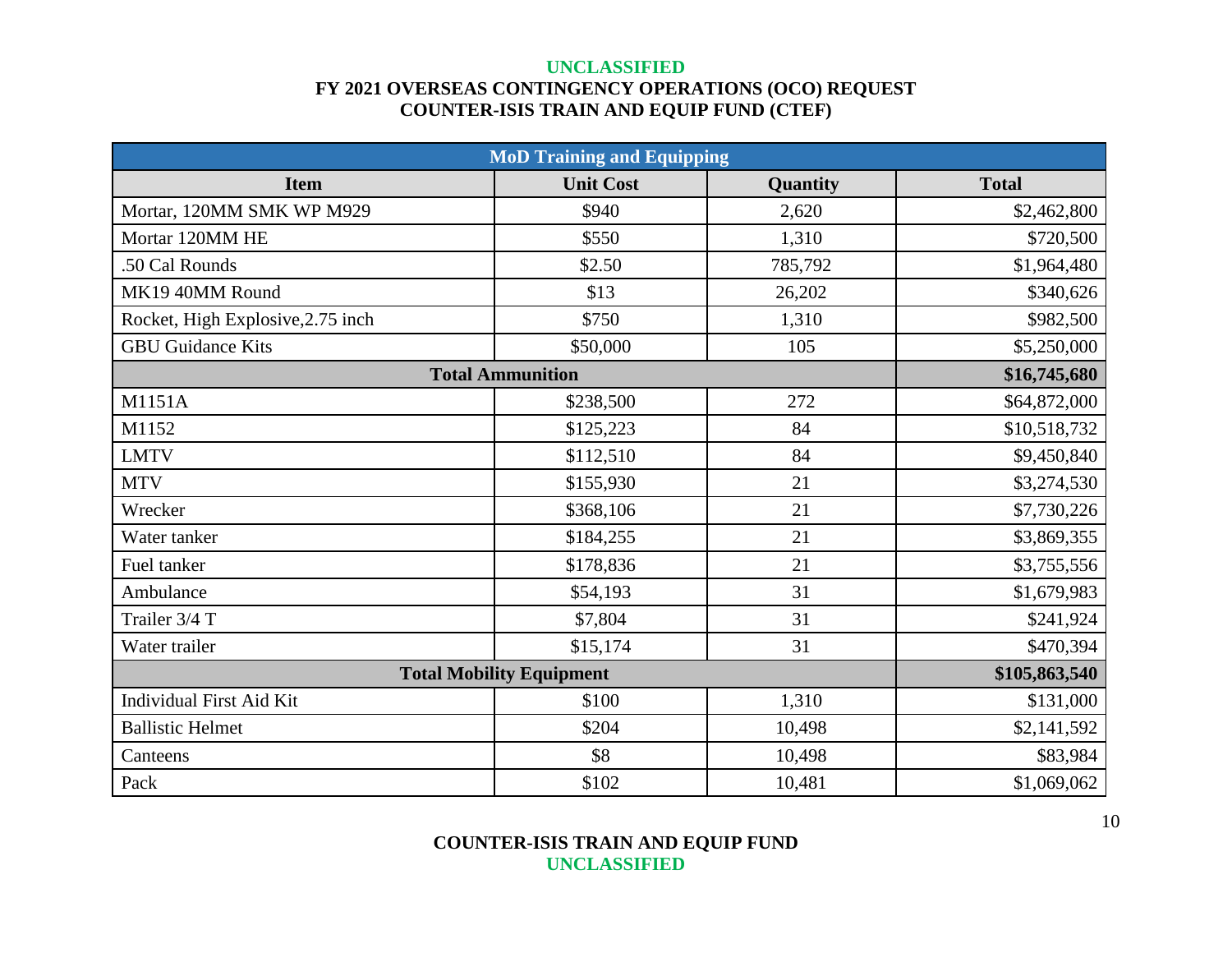| <b>MoD Training and Equipping</b>                       |                  |              |              |  |
|---------------------------------------------------------|------------------|--------------|--------------|--|
| <b>Item</b>                                             | <b>Unit Cost</b> | Quantity     | <b>Total</b> |  |
| M50, Protective Gas Mask                                | \$342            | 10,481       | \$3,584,502  |  |
| Magazine, 7.62x51mm (NATO)                              | \$19             | 1,572        | \$29,868     |  |
| Magazine, 5.56x45mm, M16/M4                             | \$14             | 62,884       | \$880,376    |  |
| M4 Cleaning Kits                                        | \$51             | 10,481       | \$534,531    |  |
| M150 Sight, Rifle Combat Optic                          | \$1,254          | 10,484       | \$13,146,936 |  |
| Mount, Gun Ring .50 Cal                                 | \$3,128          | 52           | \$162,656    |  |
| Mount, Machine Gun, 40mm Mk 93                          | \$1,816          | 52           | \$94,432     |  |
| Plotting Board Indirect Fire, M16                       | \$676            | 31           | \$20,956     |  |
| Sight, Bore Optical                                     | \$2,085          | 419          | \$873,615    |  |
| Sight, Reflex Collimator                                | \$394            | 210          | \$82,740     |  |
| Compass, magnetic                                       | \$71             | 10,481       | \$744,151    |  |
| Detector, Mine AN/PSS-14                                | \$196,860        | 33           | \$6,496,380  |  |
| Medical Set, Ambulance                                  | \$45,900         | 31           | \$1,422,900  |  |
| Medical Set, Combat                                     | \$627            | 419          | \$262,713    |  |
| <b>C4ISR Inter-Aircraft and Command Post Links</b>      | \$18,763,905     | $\mathbf{1}$ | \$18,763,905 |  |
| <b>Weather Measurement and Forecasting</b><br>Equipment | \$1,530,000      | 1            | \$1,530,000  |  |
| <b>Medical Evacuation Kits</b>                          | \$612,000        | 3            | \$1,836,000  |  |
| <b>Night Vision Goggles Calibration Sets</b>            | \$204,000        | 3            | \$612,000    |  |
| Tent, General Purpose, Large, Tan                       | \$4,023          | 26           | \$104,598    |  |
| <b>Total Equipment</b>                                  | \$54,608,897     |              |              |  |
| <b>Total MoD Training and Equipping</b>                 | \$188,063,564    |              |              |  |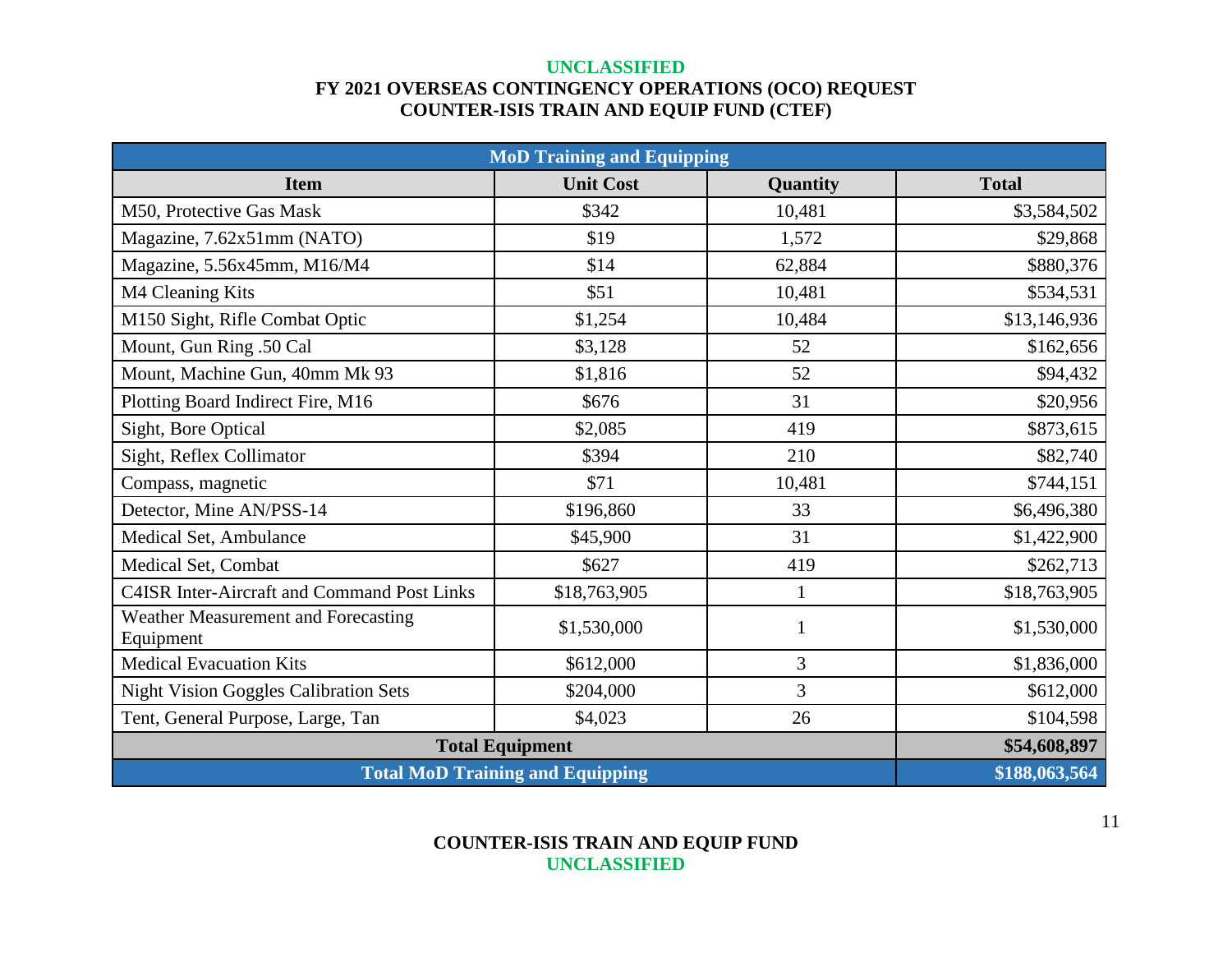**Counter Terrorism Service (CTS).** Training and equipping will continue in accordance with the CTS training plan developed and executed by the Special Operations Advisory Group in coordination with the Combined Joint Special Operation Task Force-Iraq. Equipping will consist of individual equipment and small arms in support of CTS D-ISIS operations.

| <b>CTS Training and Equipping</b> |                         |                |                |  |
|-----------------------------------|-------------------------|----------------|----------------|--|
| <b>Item</b>                       | <b>Unit Cost</b>        | Quantity       | <b>Total</b>   |  |
| M2                                | \$16,808                | 126            | \$2,117,808.00 |  |
| M249                              | \$3,907                 | 252            | \$984,564.00   |  |
| M <sub>4</sub>                    | \$654                   | 3,654          | \$2,389,716.00 |  |
| <b>MK19</b>                       | \$22,490                | 25             | \$562,250.00   |  |
| Sniper Rifle                      | \$3,945                 | 96             | \$378,720.00   |  |
| M500 shotgun                      | \$568                   | 38             | \$21,584.00    |  |
|                                   | \$6,454,642             |                |                |  |
| 5.56MM Ball M855 10/Clip          | \$0.36                  | 11,340,000     | \$4,082,400    |  |
| 12 Gauge Buckshot                 | \$0.62                  | 630,000        | \$390,600      |  |
| 7.62 X 51 NATO Live               | \$0.31                  | 7,718,064      | \$2,392,600    |  |
| MK19 40MM Round                   | \$13                    | 37,800         | \$491,400      |  |
| .50 Cal Rounds                    | \$3                     | 100,800        | \$302,400      |  |
|                                   | <b>Total Ammunition</b> |                | \$7,659,400    |  |
| M1151A                            | \$238,500               | 152            | \$36,252,000   |  |
| <b>MRAP</b>                       | \$550,000               | 28             | \$15,400,000   |  |
| <b>Water Tanker</b>               | \$184,255               | $\overline{4}$ | \$737,020      |  |
| <b>Fuel Tanker</b>                | \$178,836               | 8              | \$1,430,688    |  |
| <b>Total Mobility Equipment</b>   | \$53,819,708            |                |                |  |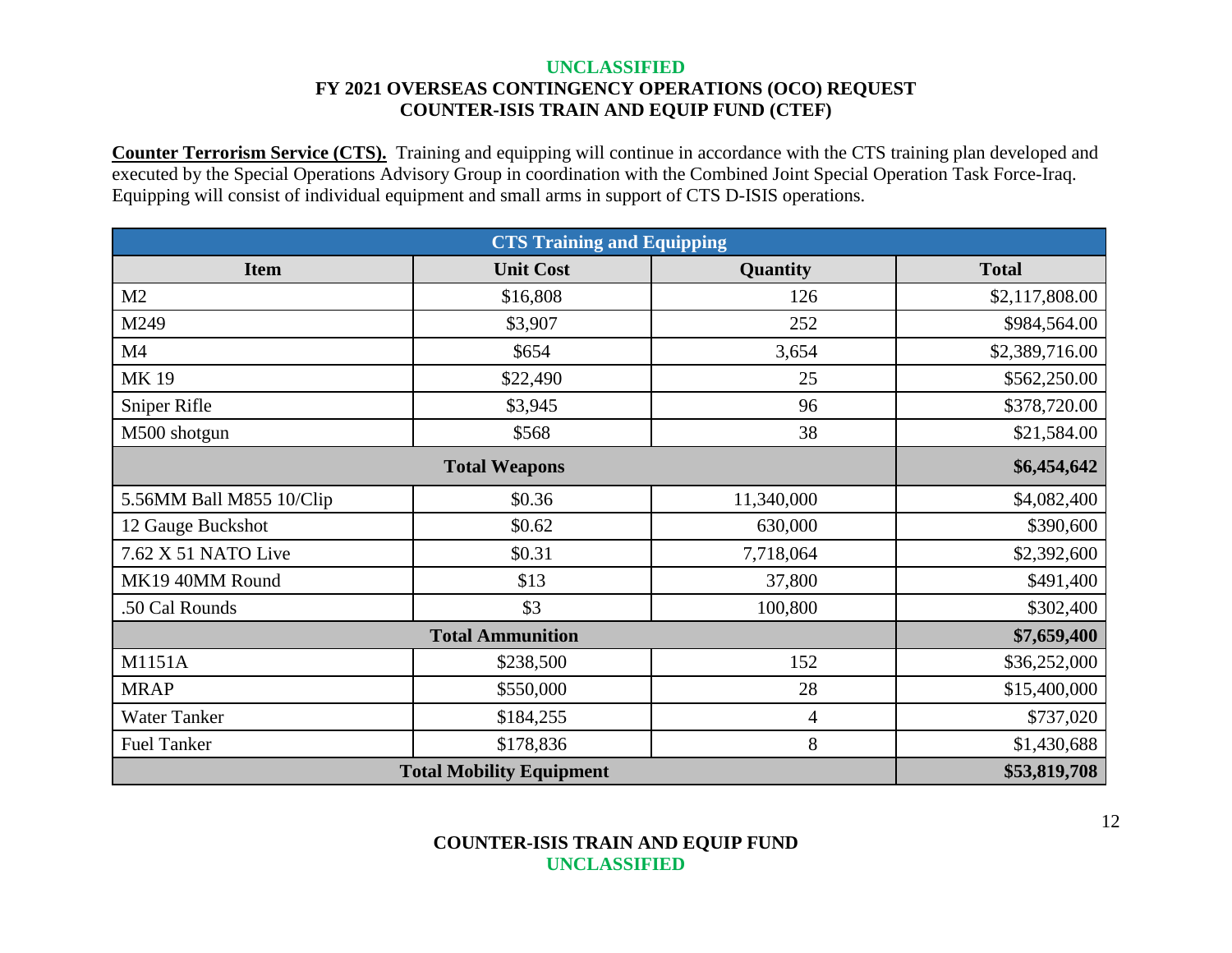| <b>CTS Training and Equipping</b>       |                  |          |              |  |
|-----------------------------------------|------------------|----------|--------------|--|
| <b>Item</b>                             | <b>Unit Cost</b> | Quantity | <b>Total</b> |  |
| $PVS-14$                                | \$4,895          | 1,827    | \$8,943,165  |  |
| <b>PVS-15</b>                           | \$15,278         | 882      | \$13,475,196 |  |
| PEQ-2                                   | \$962            | 3,654    | \$3,515,148  |  |
| <b>Optical Sight</b>                    | \$743            | 3,654    | \$2,714,922  |  |
| <b>GPS</b>                              | \$102            | 1,046    | \$106,692    |  |
|                                         | \$28,755,123     |          |              |  |
| <b>Total CTS Training and Equipping</b> | \$96,688,873     |          |              |  |

**Ministry of Interior (MoI).** Training and equipping will continue in accordance with the ISF training plan developed and executed by the CJTF-OIR. Equipping will consist of individual equipment and small arms.

| <b>MOI Training and Equipping</b> |                  |          |                            |
|-----------------------------------|------------------|----------|----------------------------|
| <b>Item</b>                       | <b>Unit Cost</b> | Quantity | <b>Total Cost Estimate</b> |
| M2                                | \$16,808         | 185      | \$3,109,440                |
| M <sub>2</sub> Mount, MK93        | \$1,811          | 25       | \$45,263                   |
| M <sub>2</sub> Mount, Tripod      | \$388            | 25       | \$9,690                    |
| M <sub>2</sub> Attachment         | \$306            | 25       | \$7,650                    |
| M <sub>2</sub> Cleaning Kit       | \$93             | 25       | \$2,327                    |
| M <sub>4</sub>                    | \$654            | 8,000    | \$5,230,560                |
| <b>M240B</b>                      | \$12,302         | 390      | \$4,797,782                |
| M249                              | \$3,907          | 165      | \$644,589                  |
| M249 Barrel                       | \$576            | 165      | \$95,095                   |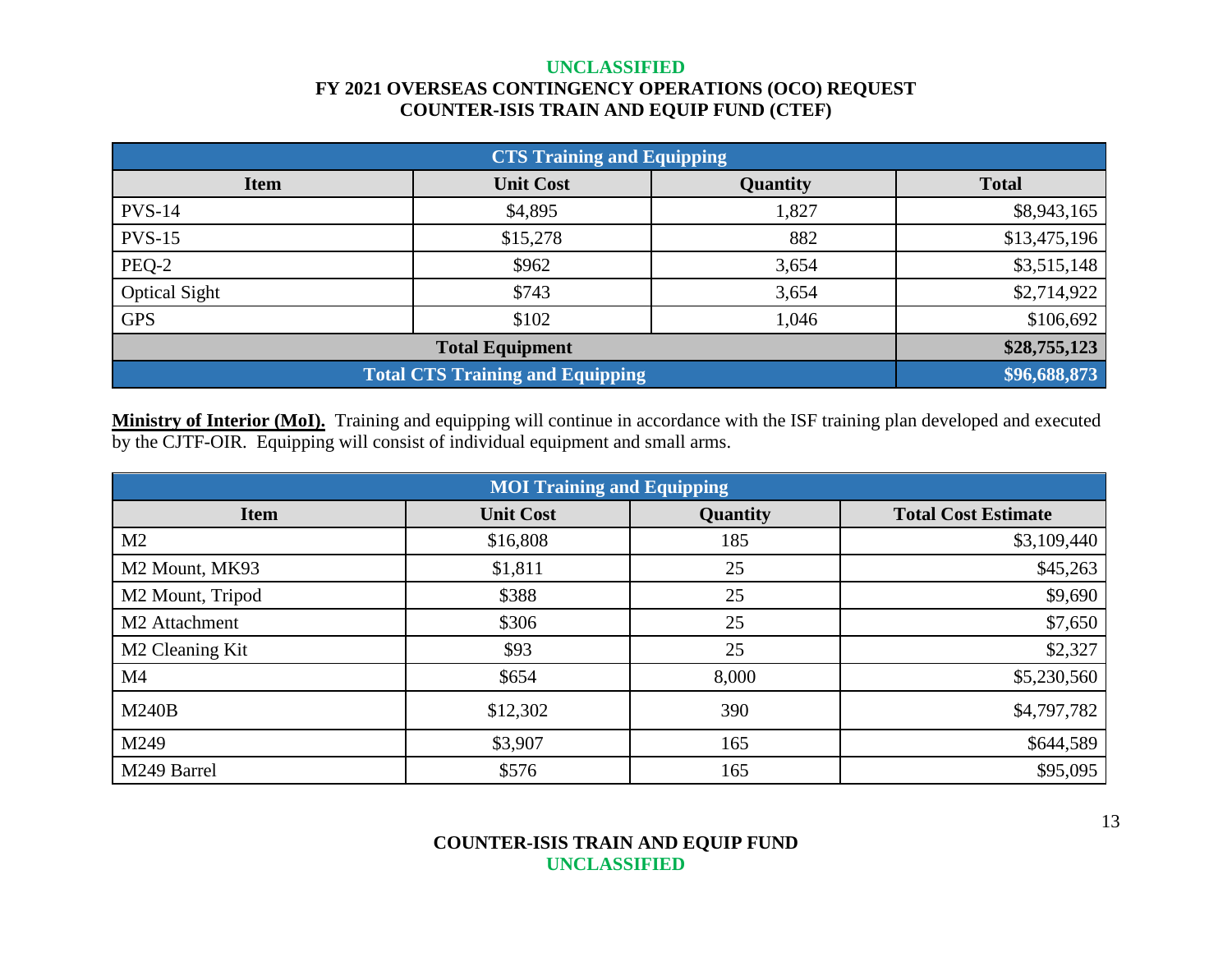| <b>MOI Training and Equipping</b> |                      |             |                            |
|-----------------------------------|----------------------|-------------|----------------------------|
| <b>Item</b>                       | <b>Unit Cost</b>     | Quantity    | <b>Total Cost Estimate</b> |
| M249 Sling                        | \$40                 | 165         | \$6,678                    |
| M500 Shotgun                      | \$568                | 40          | \$22,709                   |
| $RPG-7$                           | \$1,020              | 30          | \$30,600                   |
| $AK-47$                           | \$204                | 5,000       | \$1,020,000                |
| <b>PKM</b>                        | \$500                | 276         | \$138,000                  |
| M14                               | \$3,570              | 205         | \$731,850                  |
|                                   | <b>Total Weapons</b> |             | \$15,892,233               |
| 5.56MM Ball M855 10/Clip          | \$0.36               | 2,000,000   | \$720,000                  |
| 12 Gauge Buckshot                 | \$0.62               | 300,000     | \$186,000                  |
| 7.62 X 51 NATO live               | \$0.31               | 1,500,000   | \$465,000                  |
| .50 Cal Rounds                    | \$2.50               | 30,000      | \$75,000                   |
| <b>Total Ammunition</b>           |                      | \$1,446,000 |                            |
| M1151A                            | \$238,500            | 74          | \$17,649,000               |
| M1152                             | \$125,223            | 15          | \$1,878,345                |
| <b>LMTV</b>                       | \$112,510            | 35          | \$3,937,850                |
| <b>MTV</b>                        | \$155,930            | 20          | \$3,118,600                |
| <b>NTV</b>                        | \$51,000             | 200         | \$10,200,000               |
| Wrecker                           | \$368,106            | 10          | \$3,681,060                |
| Water tanker                      | \$184,255            | 5           | \$921,275                  |
| Fuel tanker                       | \$178,836            | 5           | \$894,180                  |
| Ambulance                         | \$54,193             | 8           | \$433,544                  |
| Trailer 3/4 T                     | \$7,804              | 10          | \$78,040                   |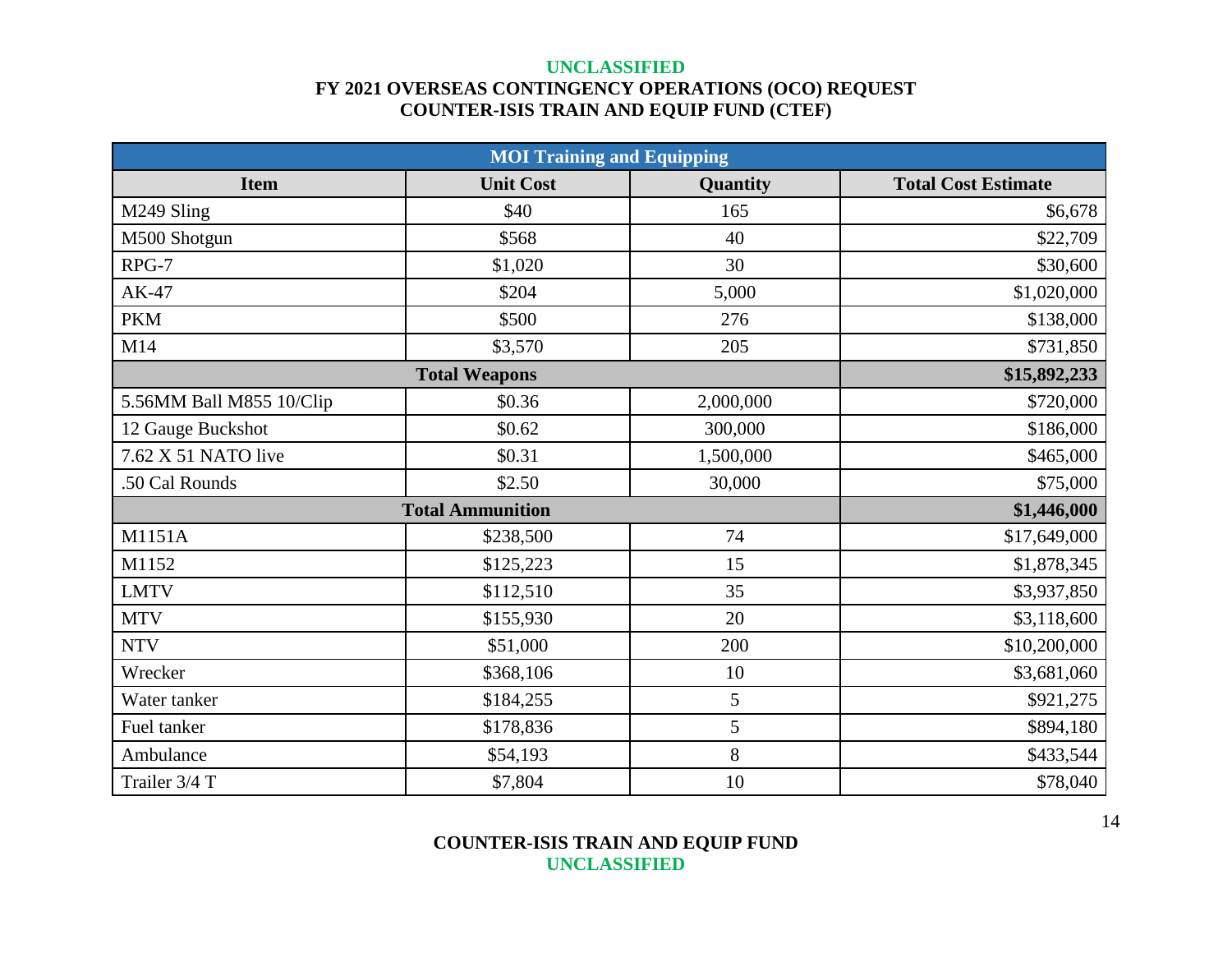| <b>MOI Training and Equipping</b> |                                 |          |                            |
|-----------------------------------|---------------------------------|----------|----------------------------|
| <b>Item</b>                       | <b>Unit Cost</b>                | Quantity | <b>Total Cost Estimate</b> |
| <b>Wheel Loader</b>               | \$198,900                       | 5        | \$994,500                  |
| Bulldozer                         | \$199,920                       | 5        | \$999,600                  |
| <b>Backhoe</b>                    | \$79,560                        | 5        | \$397,800                  |
| HET & Trailer                     | \$265,200                       | 5        | \$1,326,000                |
| <b>Water Trailer</b>              | \$15,174                        | 8        | \$121,392                  |
|                                   | <b>Total Mobility Equipment</b> |          | \$46,631,186               |
| <b>Individual First Aid Kit</b>   | \$100                           | 11,000   | \$1,100,000                |
| <b>Ballistic Helmet</b>           | \$204                           | 11,000   | \$2,244,000                |
| Canteens                          | \$8                             | 11,000   | \$84,150                   |
| Pack                              | \$102                           | 11,000   | \$1,122,000                |
| M50, Protective Gas Mask          | \$342                           | 8,000    | \$2,733,600                |
| Magazine, 7.62x51mm (NATO)        | \$19                            | 6,000    | \$116,280                  |
| Magazine, 5.56x45mm, M16/M4       | \$14                            | 30,000   | \$428,400                  |
| M4 Cleaning Kits                  | \$51                            | 5,000    | \$255,000                  |
| M150 Sight, Rifle Combat Optic    | \$1,254                         | 5,000    | \$6,267,900                |
| Mount, Gun Ring .50 Cal           | \$3,128                         | 25       | \$78,209                   |
| Plotting Board Indirect Fire, M16 | \$676                           | 15       | \$10,144                   |
| Sight, Bore Optical               | \$2,085                         | 200      | \$416,976                  |
| Sight, Reflex Collimator          | \$394                           | 100      | \$39,372                   |
| Aiming Circle M2A2                | \$6,950                         | 10       | \$69,503                   |
| Compass, Magnetic                 | \$71                            | 5,000    | \$357,000                  |
| Detector, Mine AN/PSS-14          | \$196,860                       | 26       | \$5,118,360                |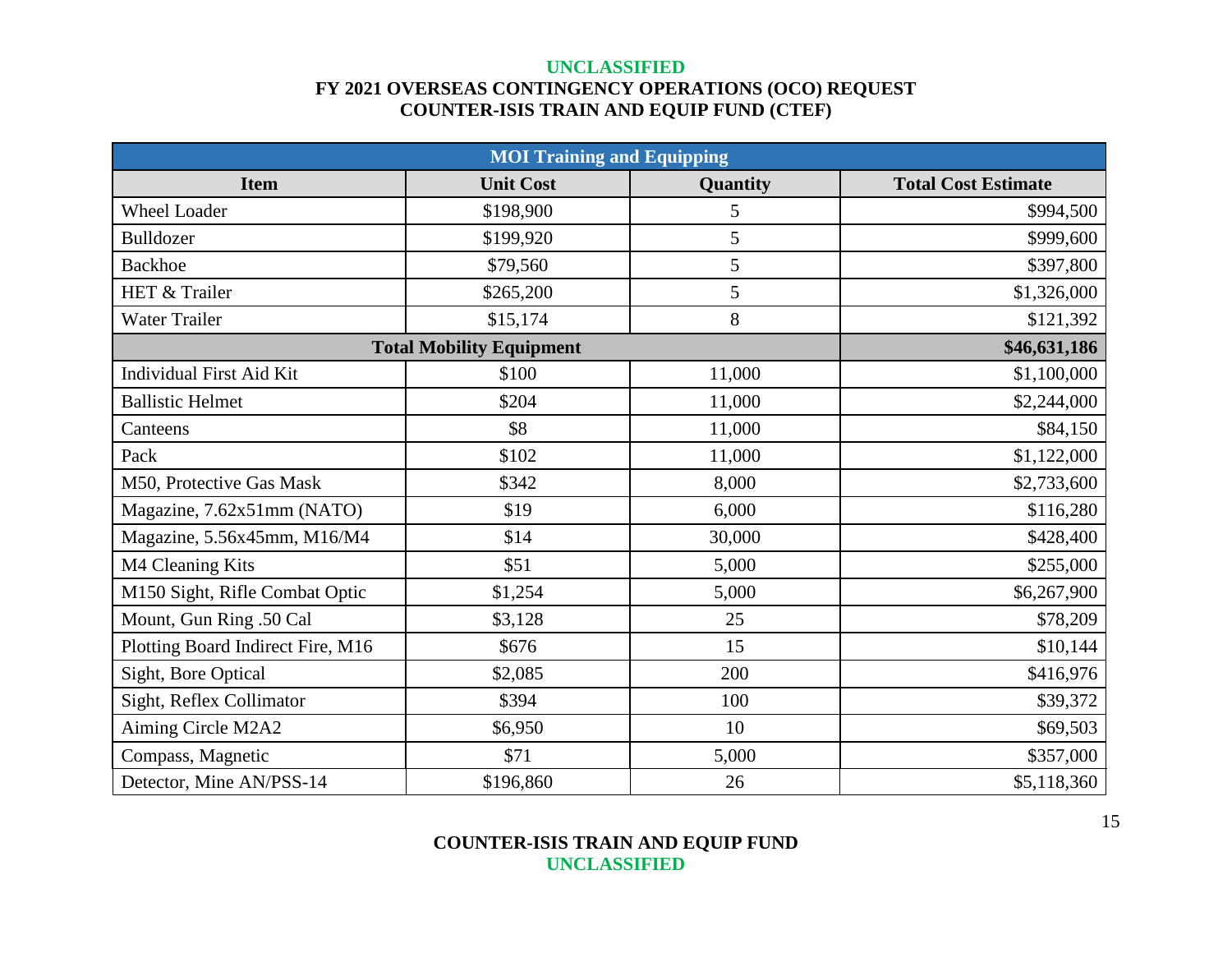| <b>MOI Training and Equipping</b>       |                  |                 |                            |
|-----------------------------------------|------------------|-----------------|----------------------------|
| <b>Item</b>                             | <b>Unit Cost</b> | <b>Quantity</b> | <b>Total Cost Estimate</b> |
| Medical Set, Ambulance                  | \$45,900         | 15              | \$688,500                  |
| Medical Set, Combat                     | \$627            | 100             | \$62,730                   |
| Tent, General Purpose, Large, Tan       | \$4,023          | 50              | \$201,144                  |
| <b>Total Equipment</b>                  |                  |                 | \$21,393,268               |
| <b>Total MoI Training and Equipping</b> |                  | \$85,362,687    |                            |

**Ministry of Peshmerga (MoP).** Training will continue in accordance with the established training plan led by Peshmerga trainers at a KTCC location. In FY 2021, MoP training will focus on light infantry tactics and wide area security operations as part of the continued force generation of Peshmerga units. The last remaining RGBs are expected to be equipped in FY 2021 with equipment purchased in prior fiscal years. MoP training and equipping support in FY 2021 will therefore focus on a small purchases of mobility equipment, with the majority of funding directed towards individual weapons and equipment for force regeneration and sustainment.

| <b>MoP Training and Equipping</b> |                  |                 |                            |
|-----------------------------------|------------------|-----------------|----------------------------|
| <b>Item</b>                       | <b>Unit Cost</b> | <b>Quantity</b> | <b>Total Cost Estimate</b> |
| M120A1 Mortar                     | \$89,619         | 3               | \$268,857                  |
| M <sub>2</sub>                    | \$16,808         | 5               | \$84,040                   |
| M2 Mount, MK93                    | \$1,810          | 5               | \$9,050                    |
| M <sub>2</sub> Mount, Tripod      | \$388            | 5               | \$1,940                    |
| M2 Attachment                     | \$306            |                 | \$1,530                    |
| M <sub>2</sub> Cleaning Kit       | \$93             | 5               | \$465                      |
| M249                              | \$3,907          | 26              | \$101,582                  |
| M249 Barrel                       | \$576            | 26              | \$14,976                   |
| M249 Sling                        | \$40             | 26              | \$1,040                    |
| M500 Shotgun                      | \$568            | 7               | \$3,976                    |
| RPG-7                             | \$1,020          | 64              | \$65,280                   |

#### **COUNTER-ISIS TRAIN AND EQUIP FUND UNCLASSIFIED**

16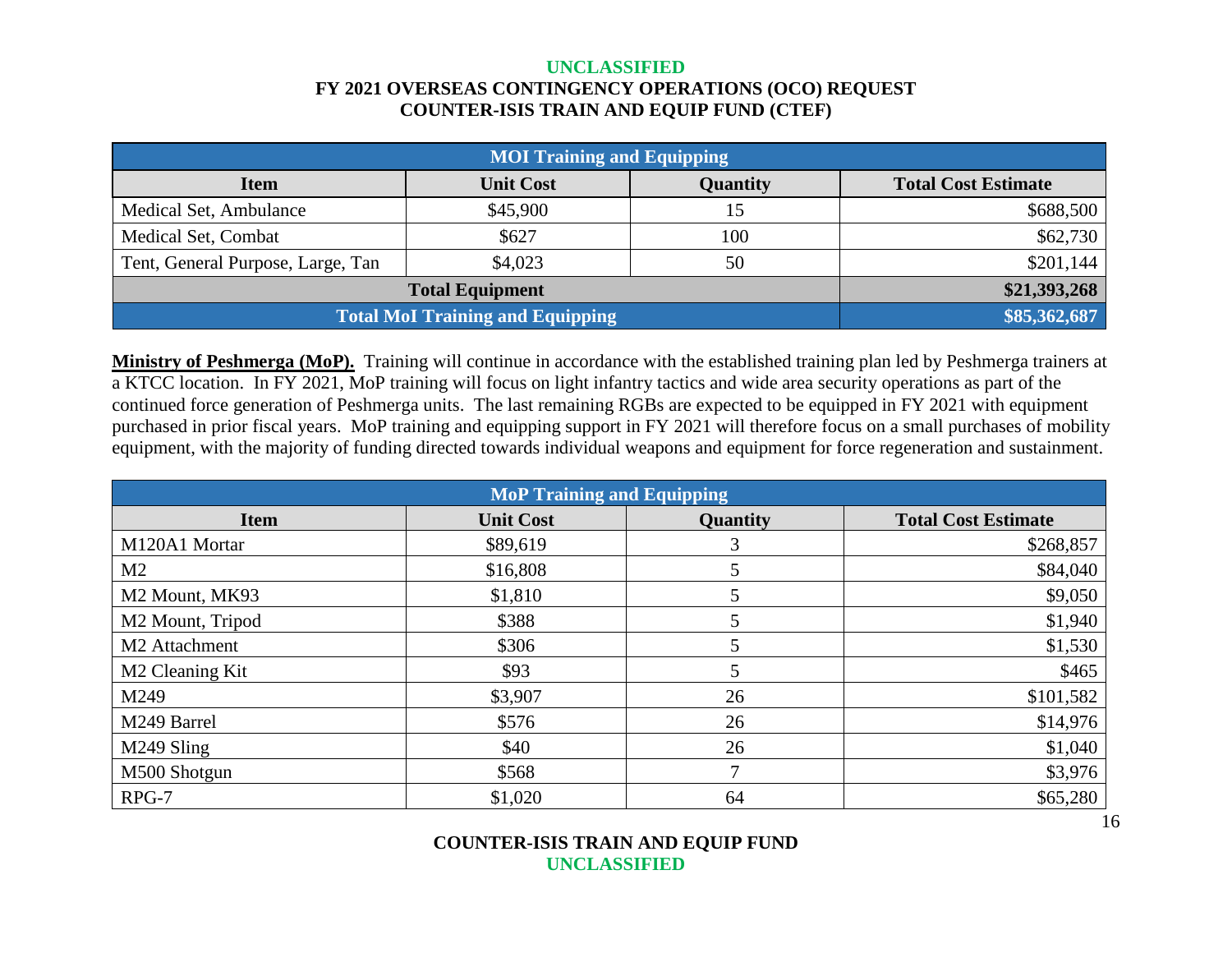| <b>MoP Training and Equipping</b> |                      |                 |                            |
|-----------------------------------|----------------------|-----------------|----------------------------|
| <b>Item</b>                       | <b>Unit Cost</b>     | <b>Quantity</b> | <b>Total Cost Estimate</b> |
| AK-47                             | \$204                | 1,000           | \$204,000                  |
|                                   | <b>Total Weapons</b> |                 | \$756,736                  |
| 5.56MM Ball M855 10/Clip          | \$0.36               | 6,000,000       | \$2,160,000                |
| 12 Gauge Buckshot                 | \$0.62               | 499,999         | \$309,999                  |
| 7.62 X 51 NATO live               | \$0.31               | 6,000,000       | \$1,860,000                |
| Mortar, 120MM ILLUM M930          | \$445                | 3,500           | \$1,557,500                |
| Mortar, 120MM SMK WP M929         | \$940                | 2,000           | \$1,880,000                |
| Mortar 120MM HE                   | \$550                | 4,000           | \$2,200,000                |
| .50 Cal Rounds                    | \$2.50               | 347,998         | \$869,995                  |
| Rocket, High Explosive, 2.75 inch | \$750                | 1,200           | \$900,000                  |
| MK19 40MM Round                   | \$13                 | 9,978           | \$129,714                  |
| <b>Total Ammunition</b>           |                      |                 | \$11,867,208               |
| M1151A                            | \$238,500            | 103             | \$24,565,500               |
| M1152                             | \$125,233            | 30              | \$3,756,990                |
| <b>LMTV</b>                       | \$112,510            | 3               | \$337,530                  |
| <b>MTV</b>                        | \$155,930            | $\overline{2}$  | \$311,860                  |
| Wrecker                           | \$368,106            | $\mathbf{1}$    | \$368,106                  |
| Water tanker                      | \$184,255            | 3               | \$552,765                  |
| Fuel tanker                       | \$178,836            | $\overline{c}$  | \$357,672                  |
| Ambulance                         | \$54,193             | $\overline{4}$  | \$216,772                  |
| Trailer 3/4 T                     | \$7,804              | $\overline{2}$  | \$15,608                   |
| <b>Total Mobility</b>             |                      |                 | \$30,482,803               |
| <b>Individual First Aid Kit</b>   | \$100                | 1,000           | \$100,000                  |
| Harris RF-7850A Radio             | \$130,144            | 8               | \$1,041,152                |

## **COUNTER-ISIS TRAIN AND EQUIP FUND UNCLASSIFIED**

17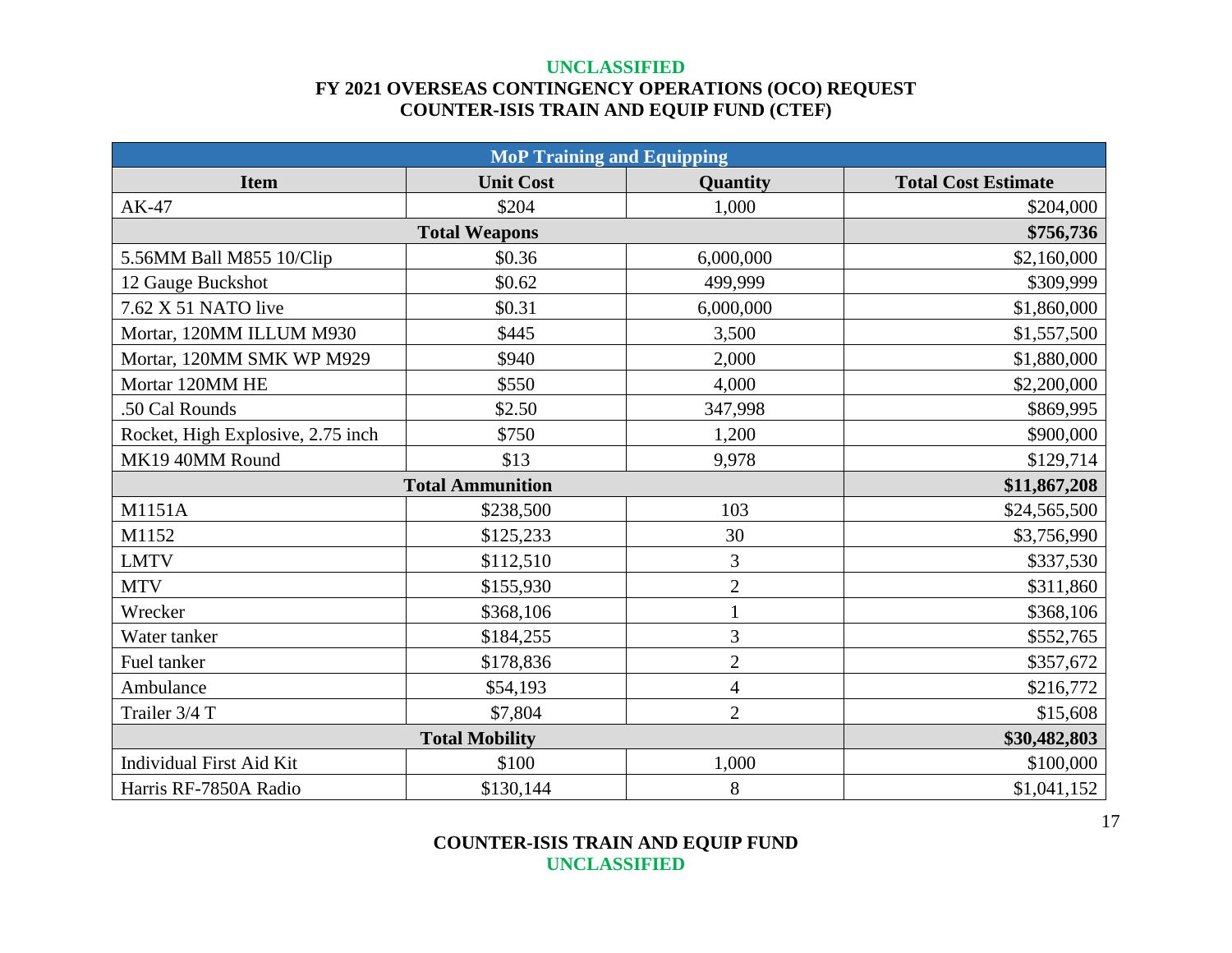| <b>MoP Training and Equipping</b> |                                         |                |                            |
|-----------------------------------|-----------------------------------------|----------------|----------------------------|
| <b>Item</b>                       | <b>Unit Cost</b>                        | Quantity       | <b>Total Cost Estimate</b> |
| <b>Ballistic Helmet</b>           | \$204                                   | 1,000          | \$204,000                  |
| Canteens                          | \$8                                     | 1,000          | \$8,000                    |
| Pack                              | \$102                                   | 1,000          | \$102,000                  |
| M50, Protective Gas Mask          | \$342                                   | 1,000          | \$342,000                  |
| Magazine, 7.62x51mm (NATO)        | \$19                                    | 1,200          | \$22,800                   |
| Magazine, 5.56x45mm, M16/M4       | \$14                                    | 6,000          | \$84,000                   |
| M4 Cleaning Kits                  | \$51                                    | 1,000          | \$51,000                   |
| M150 Sight, Rifle Combat Optic    | \$1,254                                 | 1,000          | \$1,254,000                |
| Mount, Gun Ring .50 Cal           | \$3,128                                 | 5              | \$15,640                   |
| Mount, Machine Gun, 40mm Mk 93    | \$1,816                                 | 5              | \$9,080                    |
| Plotting Board Indirect Fire, M16 | \$676                                   | $\overline{7}$ | \$4,732                    |
| Sight, Bore Optical               | \$2,054                                 | 40             | \$82,160                   |
| Sight, Reflex Collimator          | \$394                                   | 20             | \$7,880                    |
| Aiming Circle M2A2                | \$6,950                                 | $\overline{2}$ | \$13,900                   |
| Compass, Magnetic                 | \$71                                    | 1,000          | \$71,000                   |
| Detector, Mine AN/PSS-14          | \$196,860                               | 5              | \$984,300                  |
| Medical Set, Ambulance            | \$45,900                                | 3              | \$137,700                  |
| Medical Set, Combat               | \$627                                   | 20             | \$12,540                   |
| Tent, General Purpose, Large, Tan | \$4,023                                 | 10             | \$40,230                   |
|                                   | <b>Total Equipment</b>                  |                | \$4,588,114                |
|                                   | <b>Total MoP Training and Equipping</b> |                | \$47,694,861               |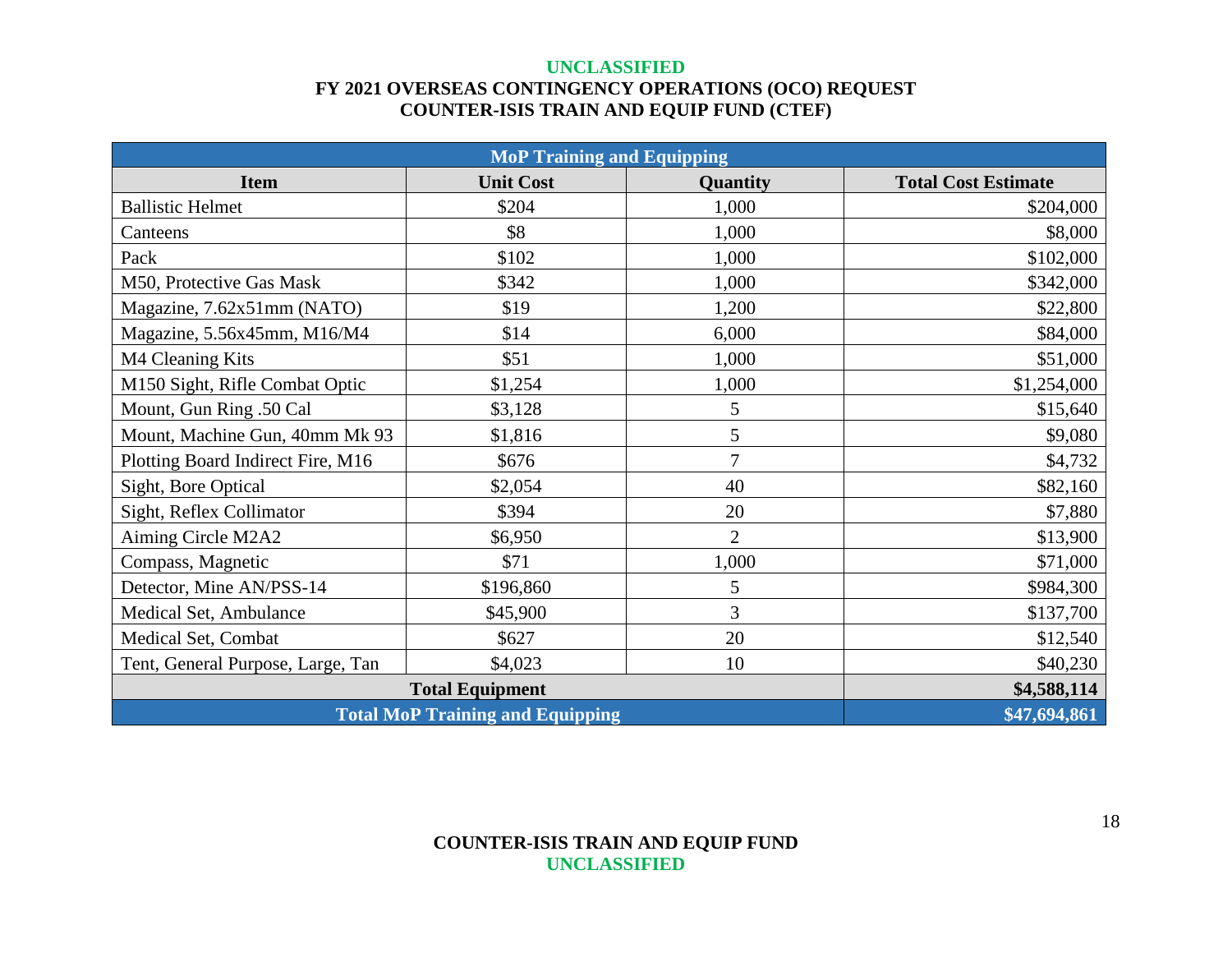# **B. LOGISTICS SUPPORT, SUPPLIES, AND SERVICES**

Continued professional maintenance and sustainment remains necessary for the ISF to maintain critical command, control, and combat systems capabilities in order to combat a potential insurgency through continuous conduct of defeat-ISIS operations. DoD forecasts a requirement for the sustainment of improved command and control connectivity at the Regional Operations Centers and the Joint Operational Command. Included in this estimate is the transportation and staging of BPC material. Proposed equipping packages will consider maintenance and sustainment as necessary to allow the ISF to sustain this equipment until long-term foreign military sales solutions can be implemented. Figures below represent the best estimate of areas where CTEF support will be needed in the future, and a best estimate of associated funding amounts.

| <b>Logistical Support, Supplies, and Services</b>       |                            |  |
|---------------------------------------------------------|----------------------------|--|
| <b>Requirement</b>                                      | <b>Total Cost Estimate</b> |  |
| <b>Equipment Maintenance Support</b>                    | \$24,000,000               |  |
| <b>Transportation Support</b>                           | \$1,000,000                |  |
| <b>DSCA</b> Transportation                              | \$25,000,000               |  |
| Contracted Line Haul, Heavy Lift                        | \$30,000,000               |  |
| <b>Total Logistical Support, Supplies, and Services</b> | \$80,000,000               |  |

## **C. STIPENDS**

**MoP.** The MoP Stipend Program is anticipated to cease in FY 2020. In FY 2021, CTEF support to the MoP will shift from stipend payments to the training, equipping and sustainment of their forces.

# **D. INFRASTRUCTURE REPAIR AND RENOVATION**

Infrastructure Repair and Renovation provides support for ISF training and operational facility improvements, range and maintenance bay renovations, and border security initiatives within Iraq.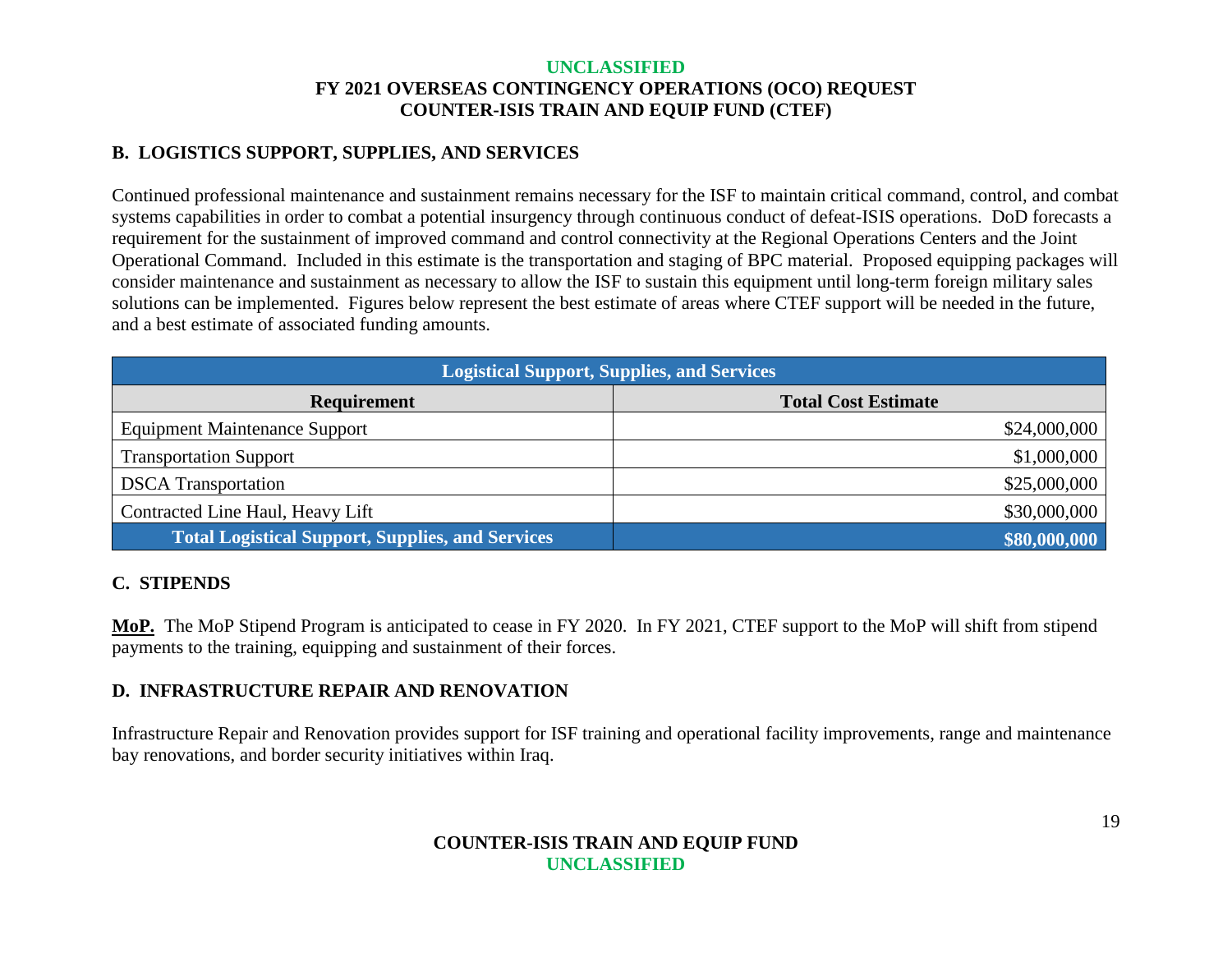| <b>Infrastructure Repair and Renovation</b>       |                            |  |
|---------------------------------------------------|----------------------------|--|
| <b>Requirements</b>                               | <b>Total Cost Estimate</b> |  |
| <b>ISF Training Facility Improvements</b>         | \$10,000,000               |  |
| <b>ISF Range Improvements</b>                     | \$5,000,000                |  |
| <b>Border Security Enhancements</b>               | \$5,000,000                |  |
| <b>ISF Operational Facility Improvements</b>      | \$3,000,000                |  |
| <b>Total Infrastructure Repair and Renovation</b> | $\sqrt{23,000,000}$        |  |

## **E. SUSTAINMENT**

Sustainment provides resources across multiple classes of supply, including subsistence, military clothing, petroleum products, construction material, medical materials, and repair part, with the intent of supporting the ISF's ongoing force generation and operational initiatives.

|                                    | <b>Sustainment</b> |
|------------------------------------|--------------------|
| <b>Government of Iraq Ministry</b> | FY 2021 Request    |
| MoD                                | \$46,690,000       |
| CTS                                | \$9,500,000        |
| MoI                                | \$35,000,000       |
| <b>MoP</b>                         | \$33,000,000       |
| <b>TOTAL</b>                       | \$124,190,000      |

**MoD.** Sustainment support to the Iraqi Army and Qwat Khasah in FY 2021 is anticipated to span classes of supply including Class I (subsistence), Class III (petroleum and fuels), Class IV (construction material), Class VIII (medical materials), and Class IX (repair parts).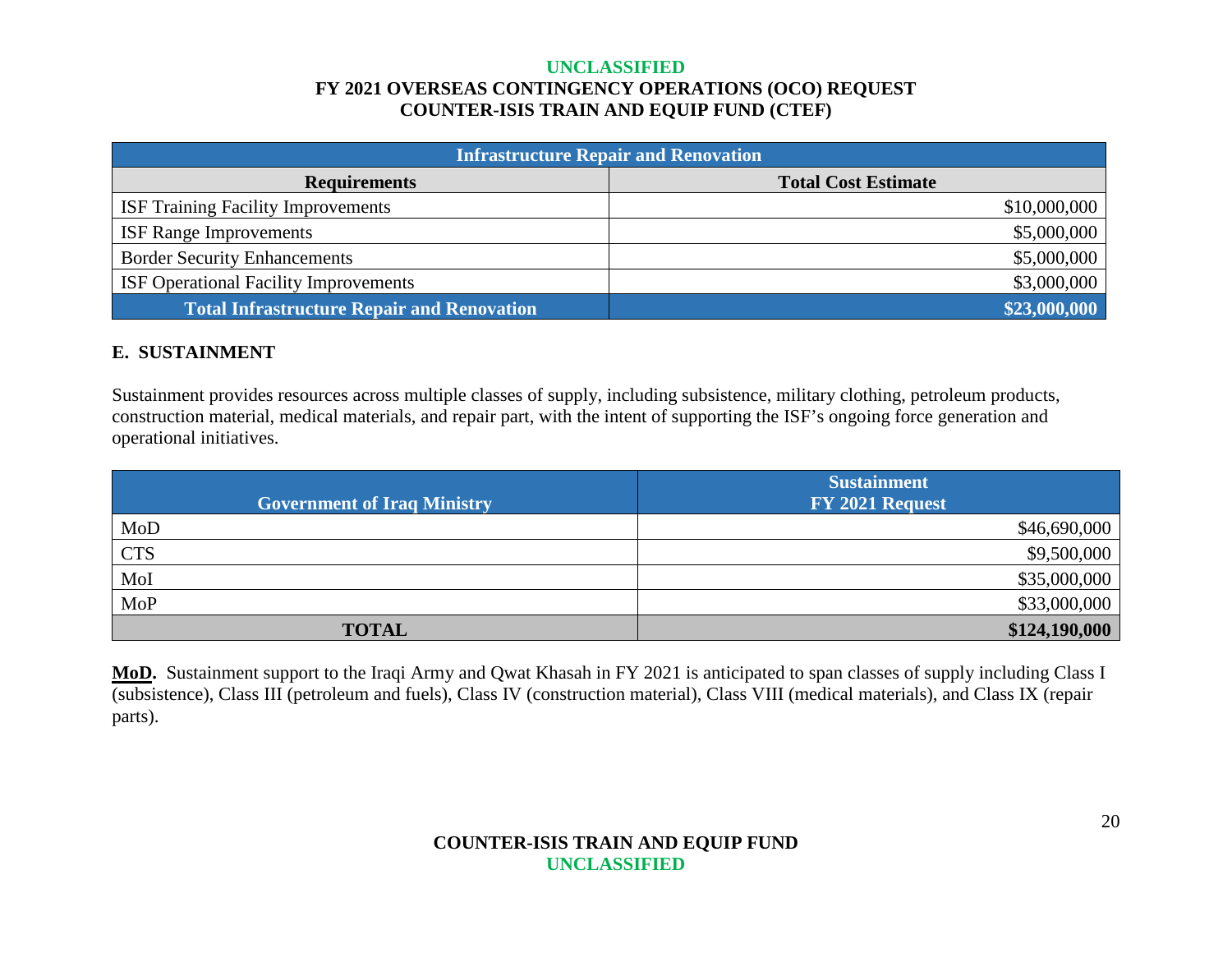| <b>MoD Sustainment</b>                  |                            |  |
|-----------------------------------------|----------------------------|--|
| <b>Requirements</b>                     | <b>Total Cost Estimate</b> |  |
| Class I (Subsistence)                   | \$2,000,000                |  |
| Class III (Petroleum and Fuels)         | \$12,000,000               |  |
| <b>Class IV (Construction Material)</b> | \$3,000,000                |  |
| <b>Class VIII (Medical Material)</b>    | \$2,000,000                |  |
| Class IX (Weapons Parts)                | \$8,690,000                |  |
| Class IX (Vehicle Parts)                | \$10,000,000               |  |
| Depot Maintenance Helo Fleet            | \$9,000,000                |  |
| <b>Total MoD Sustainment</b>            | \$46,690,000               |  |

**CTS.** In FY 2021, sustainment support to the CTS will consist of Class IX (repair parts) for vehicles and weapons.

| <b>CTS</b> Sustainment       |                            |  |
|------------------------------|----------------------------|--|
| <b>Requirements</b>          | <b>Total Cost Estimate</b> |  |
| Class IX (Vehicle Parts)     | \$4,500,000                |  |
| Class IX (Weapons Parts)     | \$5,000,000                |  |
| <b>Total CTS Sustainment</b> | \$9,500,000                |  |

MoI. Support to the MoI in FY 2021 is anticipated to span classes of supply including Class I (subsistence), Class II (clothing), Class III (petroleum and fuels), Class IV (construction material), Class VIII (medical materials), and Class IX (repair parts).

| <b>MoI</b> Sustainment                  |                            |  |  |
|-----------------------------------------|----------------------------|--|--|
| <b>Requirements</b>                     | <b>Total Cost Estimate</b> |  |  |
| Class I (Subsistence)                   | \$3,000,000                |  |  |
| Class III (Petroleum and Fuels)         | \$10,000,000               |  |  |
| <b>Class IV (Construction Material)</b> | \$2,000,000                |  |  |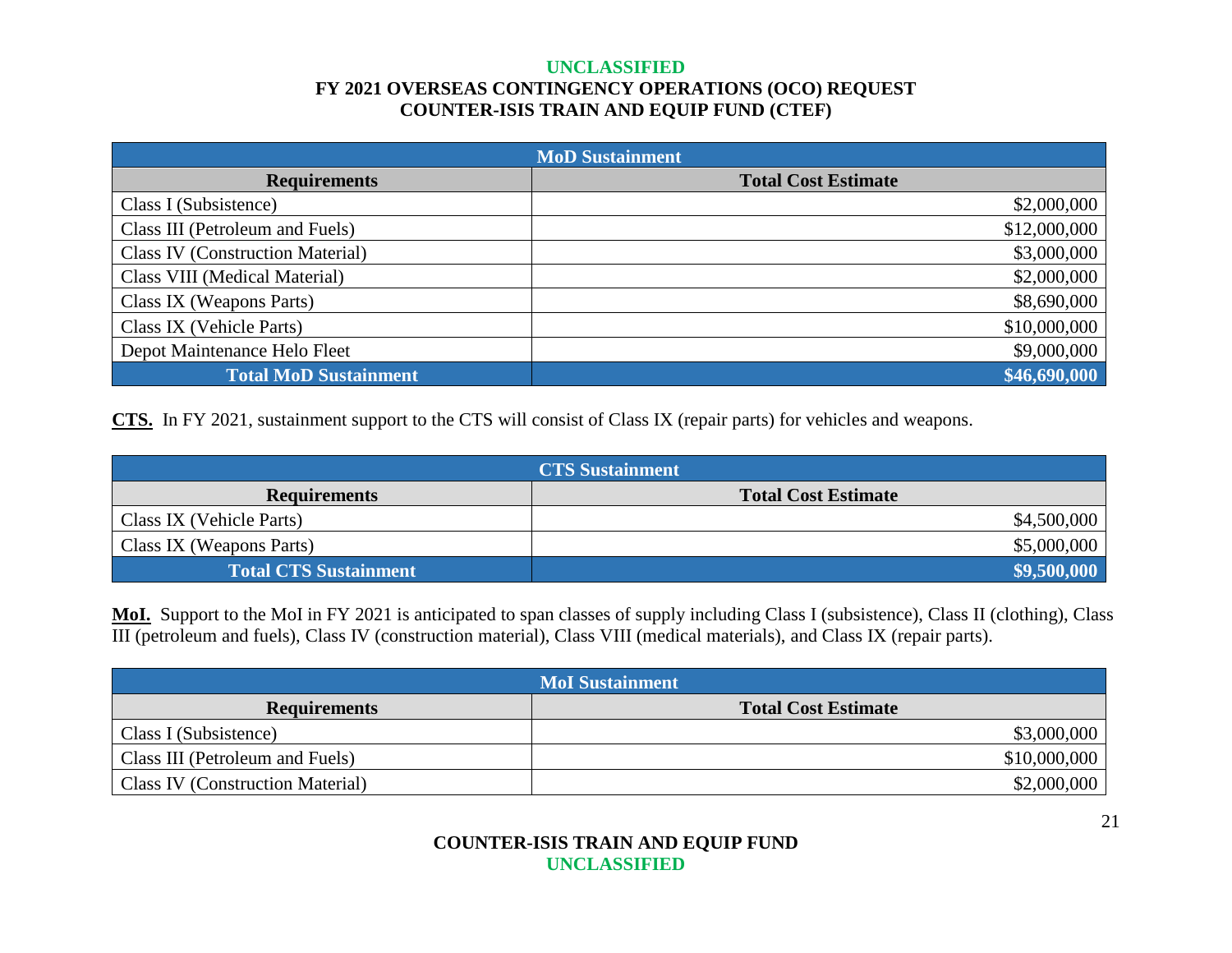| <b>MoI</b> Sustainment               |                            |  |
|--------------------------------------|----------------------------|--|
| <b>Requirements</b>                  | <b>Total Cost Estimate</b> |  |
| <b>Class VIII (Medical Material)</b> | \$2,000,000                |  |
| Class IX (Weapons Parts)             | \$9,000,000                |  |
| Class IX (Vehicle Parts)             | \$9,000,000                |  |
| <b>Total MoI Sustainment</b>         | \$35,000,000               |  |

**MoP.** Support to the MoP in FY 2021 is anticipated to span classes of supply including Class I (subsistence), Class III (petroleum and fuels), Class IV (construction material), Class VIII (medical materials), and Class IX (repair parts). Similar to the MoD, the MoP encounters underdeveloped and underfunded sustainment programs. Sustainment support with the CTEF in FY 2021 will seek to enhance MoP logistical capabilities until a permanent solution is in place. Without adequate sustainment support, MoP readiness rates will decrease to an unacceptable level and the steps previously taken to ensure a lasting defeat of ISIS will be negatively impacted.

| <b>MoP Sustainment</b>                  |                            |  |  |
|-----------------------------------------|----------------------------|--|--|
| <b>Requirements</b>                     | <b>Total Cost Estimate</b> |  |  |
| Class I (Subsistence)                   | \$2,000,000                |  |  |
| Class III (Petroleum and Fuels)         | \$16,000,000               |  |  |
| <b>Class IV</b> (Construction Material) | \$3,000,000                |  |  |
| Class VIII (Medical Material)           | \$1,000,000                |  |  |
| Class IX (Weapons Parts)                | \$3,000,000                |  |  |
| Class IX (Vehicle Parts)                | \$8,000,000                |  |  |
| <b>Total MoP Sustainment</b>            | \$33,000,000               |  |  |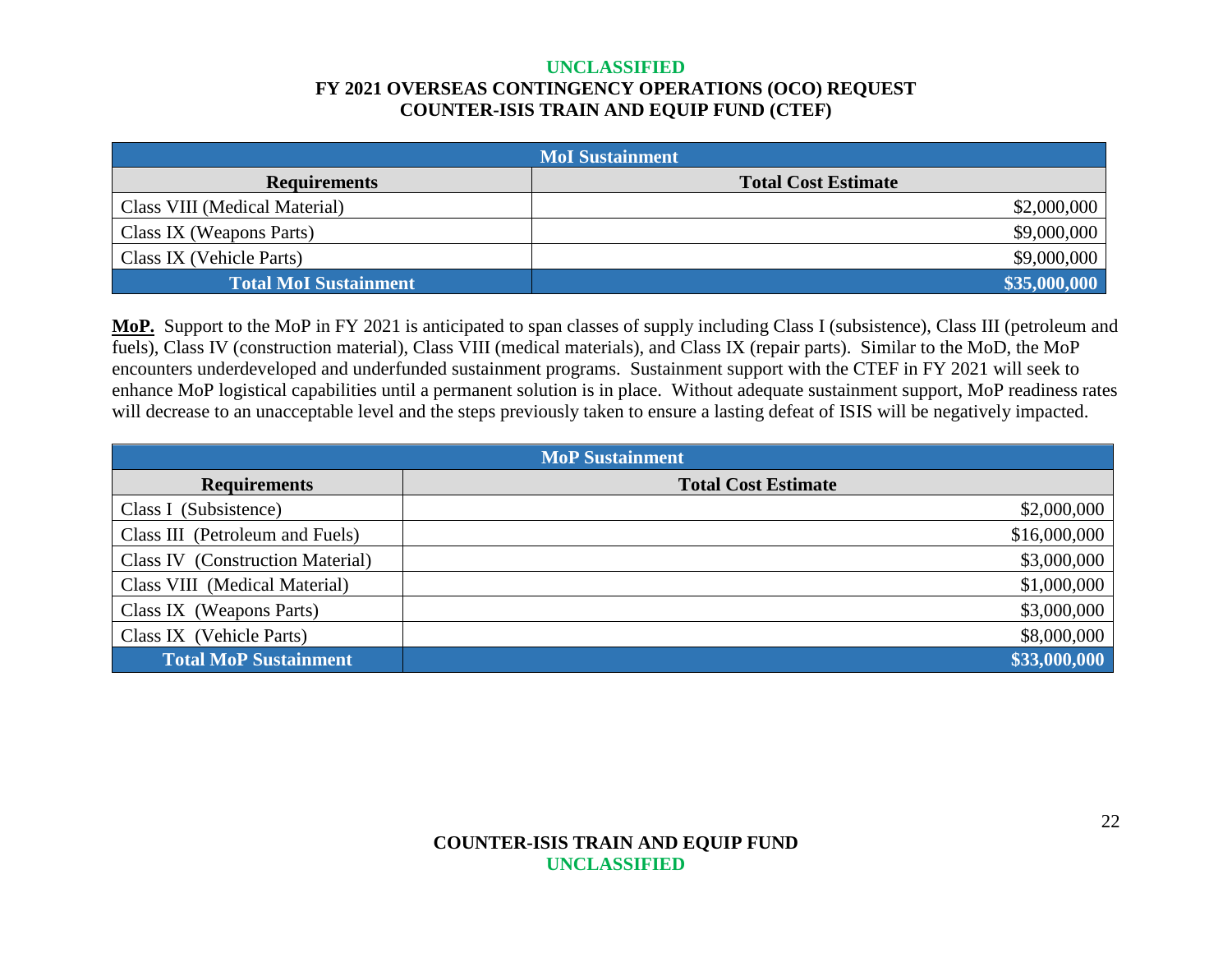## **IV. IMPACT IF NOT FUNDED**

Without the CTEF, the continued development of ISF capacity and capabilities will be stunted during a period when the GoI is expected to take on a greater share of operational requirements in defeating ISIS. Through ongoing ISF training, equipping, and sustainment efforts, the CJTF-OIR facilitates the continued development of a counter-ISIS force. A decrease in the FY 2021 CTEF budget request would jeopardize the ability of the GoI to consolidate gains, protect its citizens and critical infrastructure, and put at risk its ability to effectively govern its sovereign territory. In FY 2021, the last remaining large scale purchase of ISF brigade and battalion equipment packages is expected and is anticipated to be transferred in FY 2022. Without the CTEF, it is possible that eight IA Brigades, five FP Brigades, ten Territorial Interdiction Force Battalions, and ten ERBs will not receive a standardized operational equipment package leading to reduced D-ISIS capabilities. Other crucial ISF units, including the Peshmerga RGBs, the QK, and the CTS will receive reduced operational equipping and sustainment support, thus increasing the possibility of an ISIS resurgence in Iraq.

Furthermore, failure to fund CTEF requirements not only threatens to disrupt gains to date against ISIS, it will almost certainly delay longer term plans to move toward a more traditional security assistance relationship with Iraq.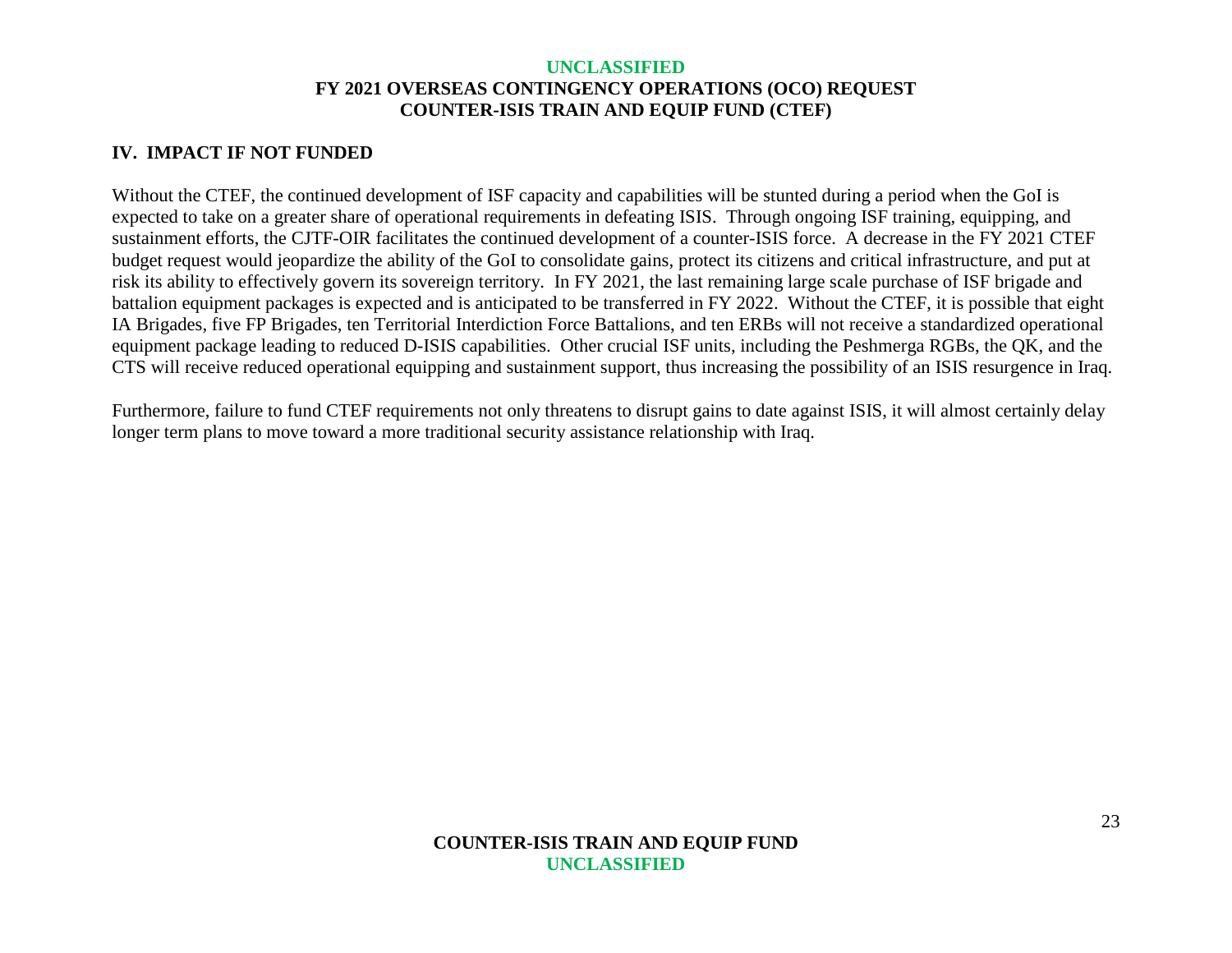#### **UNCLASSIFIED**

# **FY 2021 OVERSEAS CONTINGENCY OPERATIONS (OCO) REQUEST COUNTER-ISIS TRAIN AND EQUIP FUND (CTEF)**

## THIS PAGE INTENTIONALLY LEFT BLANK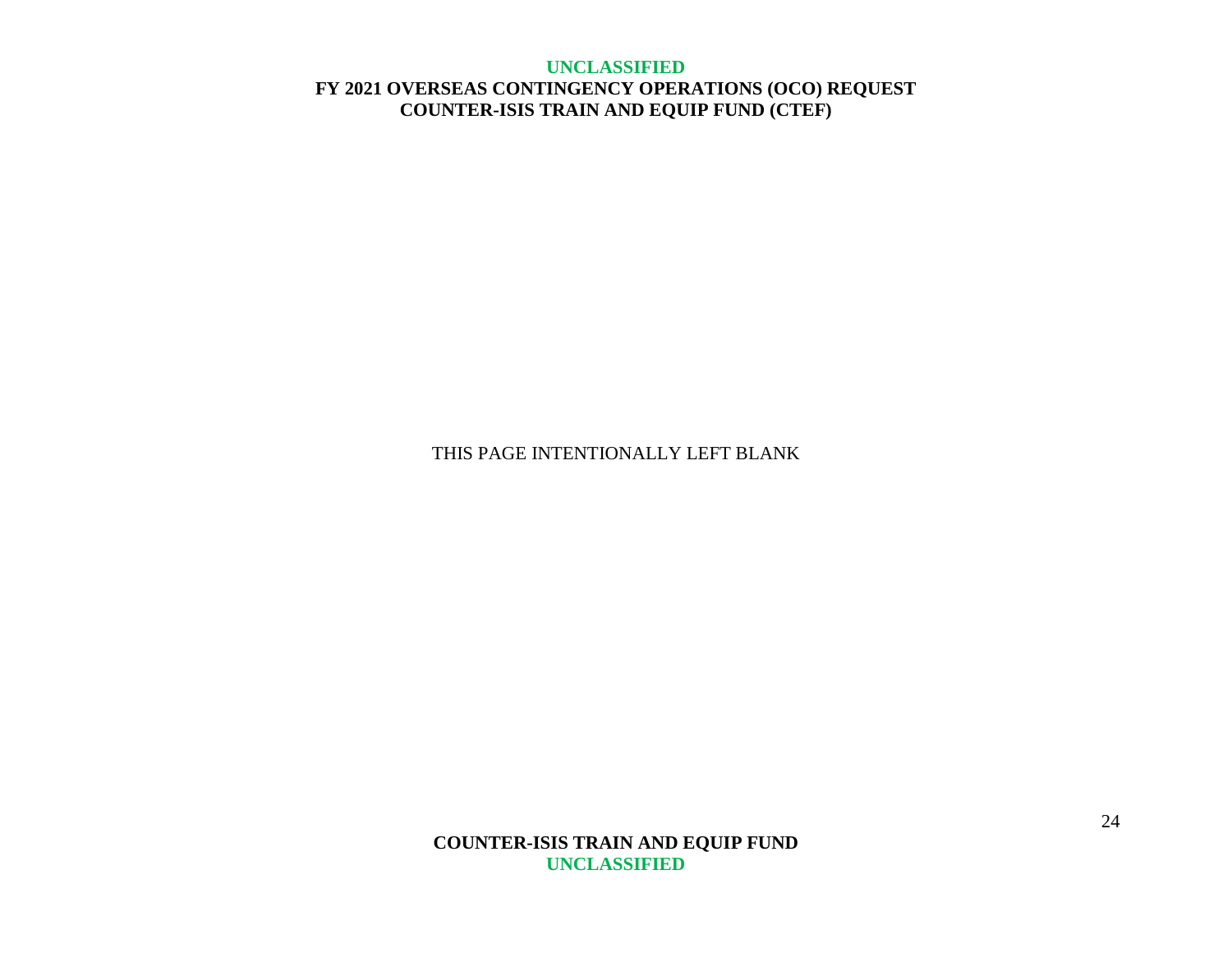## **V. SYRIA PROGRAM SUMMARY:**

The DoD seeks to build on the successes of the D-ISIS campaign by continuing D-ISIS operations and consolidating gains after the physical defeat of the so-called "caliphate." Sustained security efforts, a part of consolidating gains, include network targeting, securing territory liberated from ISIS, and safeguarding vital resources. The Coalition continues to pursue that mission by, with, and through the VSO. With the additional drawdown of U.S. forces in Syria, the Department adjusted its plan to develop and sustain approximately 10,000 partner force personnel in that area. Force generation will focus on developing complementary component forces, with responsibility for wide area security and finish operations. Additionally, the Syrian Democratic Forces (SDF), through its military councils and oil protection force, remains a committed partner eligible for military assistance as it continues to counter-ISIS. Together, these components will enable ongoing D-ISIS operations while preventing the conditions that could enable the resurgence of ISIS. The CJTF-OIR will simultaneously work with Jaysh Maghawir al-Thawra (MaT) in southeastern Syria to support D-ISIS operations along a key facilitation corridor.

In FY 2021, the CJTF-OIR will build on prior-year force generation accomplishments with the SDF and the MaT and seek to grow the overall number of VSO forces to 10,000 personnel. The CJTF-OIR will leverage the successful model of the first four years of the D-ISIS campaign that allowed coalition forces to retake more than 17,000 square miles of territory from ISIS through a small footprint of U.S. and coalition forces. Under this model, the CTEF will be used to build the VSO's combat power and provide support to sustain and enhance partner effects against ISIS. The DoD will also support ongoing VSO efforts to recruit, vet, train, and equip additional Syrians who are representative of the population and enable them to engage ISIS throughout the battlespace.

The DoD plans to develop the VSO's partner capabilities through the force generation of Finish Forces (Commando and Hzen Anti-Terror (HAT)) and wide area security forces (Internal Security Forces and Provincial Internal Security Forces), as well as continuing operations through utilizing the MaT in the An-Tanf Garrison (ATG).

**Finish Force.** Finish Forces will continue to conduct clearance operations as well as targeting and attacking key ISIS networks. The DoD will assist in the training and equipping of five commando companies and 600 HAT forces to be disbursed over eastern Syria and conduct counter-insurgency operations against ISIS. The commando forces utilize surgical raids and clearance operations to provide the security required for the enduring defeat of ISIS. The HAT is responsible for conducting direct action operations against insurgency cells, often in urban areas and in tight quarters. The CTEF will help fulfill the two year plan to arrive at the goal of approximately 1,120 commandos and 600 HAT personnel, for a total Finish Force of approximately 1,720.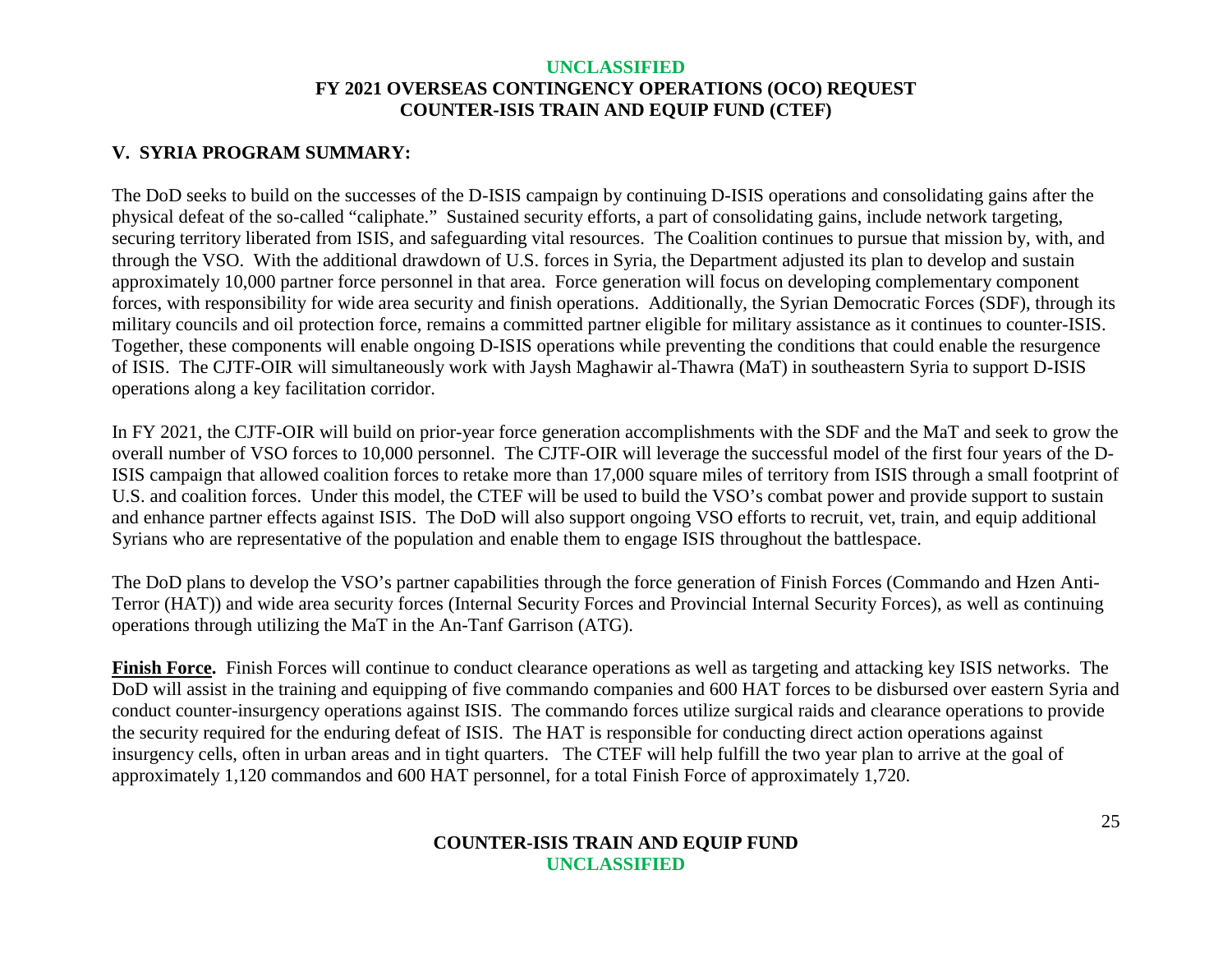**Internal Security Forces (InSF).** The InSF will continue to be trained and equipped as a security force for D-ISIS operations throughout eastern Syria. This force provides civil protection and security by manning road checkpoints as well as conducting inner city patrols to counter ISIS activity. The InSF also provide a disbursed capability for small raids and can function as quick reaction forces throughout eastern Syria. In FY 2021, the CTEF facilitates the two year plan to train and equip a force of approximately 4,000 personnel.

**Provincial/Regional Internal Security Forces (PRISF).** The DoD will continue to train the PRISF to support wide area security and detention facility security for ISIS detainees. This force will be trained to provide fixed site, checkpoint, and perimeter security operations for many uninhabited areas that are critical to limiting freedom of movement and preventing targeted operations being conducted by ISIS sleeper cells throughout eastern Syria.

The PRISF will also be responsible for detention facility security and management at sites where ISIS fighters and leadership are held throughout eastern Syria. In the final days of the physical caliphate, many ISIS fighters surrendered to the SDF and coalition forces operating in eastern Syria. The detainee population represents the largest concentration of ISIS fighters in the world, and the security and management of these detainees is critical to prevent an ISIS resurgence. These ISIS fighters, if not effectively contained, could emerge as a committed and experienced fighting force to be utilized against coalition and partner forces.

**Jaysh Maghawir al-Thawra (MaT).** The MaT forces remain a key partner for coalition forces in the ATG de-confliction zone in Southeast Syria. The MaT is partnered with DoD forces to continue the relentless pursuit of ISIS in the key terrain in Southeast Syria. This force has approximately 300 fighters and is projected to increase to 500 to satisfy the current security threat presented by ISIS. The MaT will require additional equipment and security capabilities to provide for a larger force to mitigate the increased security threat to their bases in the de-confliction zone. This vetted partner is the only significant force conducting counter ISIS patrolling and direct action operations in Southeast Syria. The MaT also provides force protection for DoD, humanitarian aid workers, and refugees against potential ISIS attacks.

The FY 2021 CTEF budget request fully funds the Syria Train and Equip program based on requirements to develop and sustain a force of 10,000 personnel to secure, defend, and stabilize territory previously controlled by ISIS. The following table depicts train and equip requirements in Syria by category: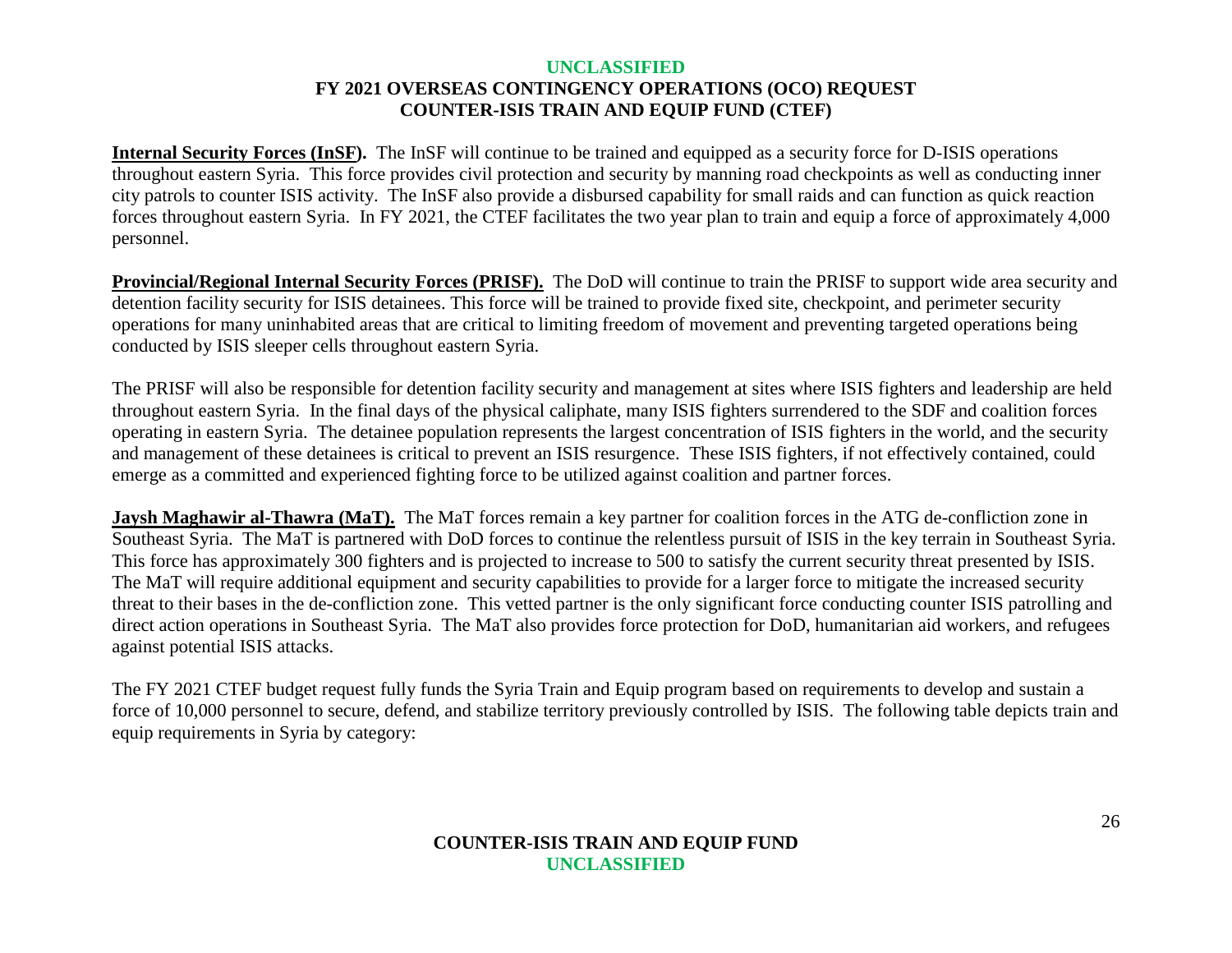| <b>Category</b><br>(\$ in Millions)        | <b>FY 2020</b><br><b>Enacted</b> | <b>FY 2021</b><br><b>Request</b> |
|--------------------------------------------|----------------------------------|----------------------------------|
| Training and Equipping                     | \$89.0                           | \$94.3                           |
| Logistical Support, Supplies, and Services | \$50.0                           | \$53.7                           |
| <b>Stipends</b>                            | \$48.0                           | \$48.0                           |
| Infrastructure Repair, and Renovation      | \$2.0                            | \$1.0                            |
| Sustainment                                | \$11.0                           | \$3.0                            |
| <b>TOTAL</b>                               | \$200.00                         | \$200.00                         |

## **VI. REQUIREMENTS IN SYRIA BY FINANCIAL ACTIVITY PLAN CATEGORY**

# **A. TRAINING AND EQUIPPING:**

Through comprehensive training and equipping efforts, the VSO has proven to be an effective combat force while also providing invaluable force protection to coalition forces operating in Syria. The coalition and VSO relationship has been developed not only through partnered D-ISIS operations, but also through the transfer of weapons, equipment and ammunition. In addition to D-ISIS kinetic operations, the VSO also serves as a hold force to occupy and secure seized ISIS territory throughout Syria.

**Weapons and Ammunition.** Weapons and ammunition estimates are based upon training and operational requirements coupled with procurement lead times. Estimates are based on training and equipping VSO forces to counter the latest ISIS threat after the defeat of the physical ISIS Caliphate. Weapons and equipment projections in FY 2021 are predicated on providing support to train and equip the remaining 5,000 VSO personnel. An adequate supply of weapons and ammunition are critical to maintain security and prevent an ISIS resurgence. The projected weapons and ammunition support levels account for a transition from major offensive operations to wide area security operations. Lethal and non-lethal equipment sets may include various small arms, low visibility weapons, and ammunition for training and operations.

**Vehicles.** Combat vehicles are the primary method by which the VSO will conduct wide area security operations to detect and target ISIS sleeper cells. As the threat of improvised explosive devices increases in ES and ATG, the demand for armored vehicles has increased significantly. These armored vehicles provide basic protection during patrols as well as during intelligence-driven raids.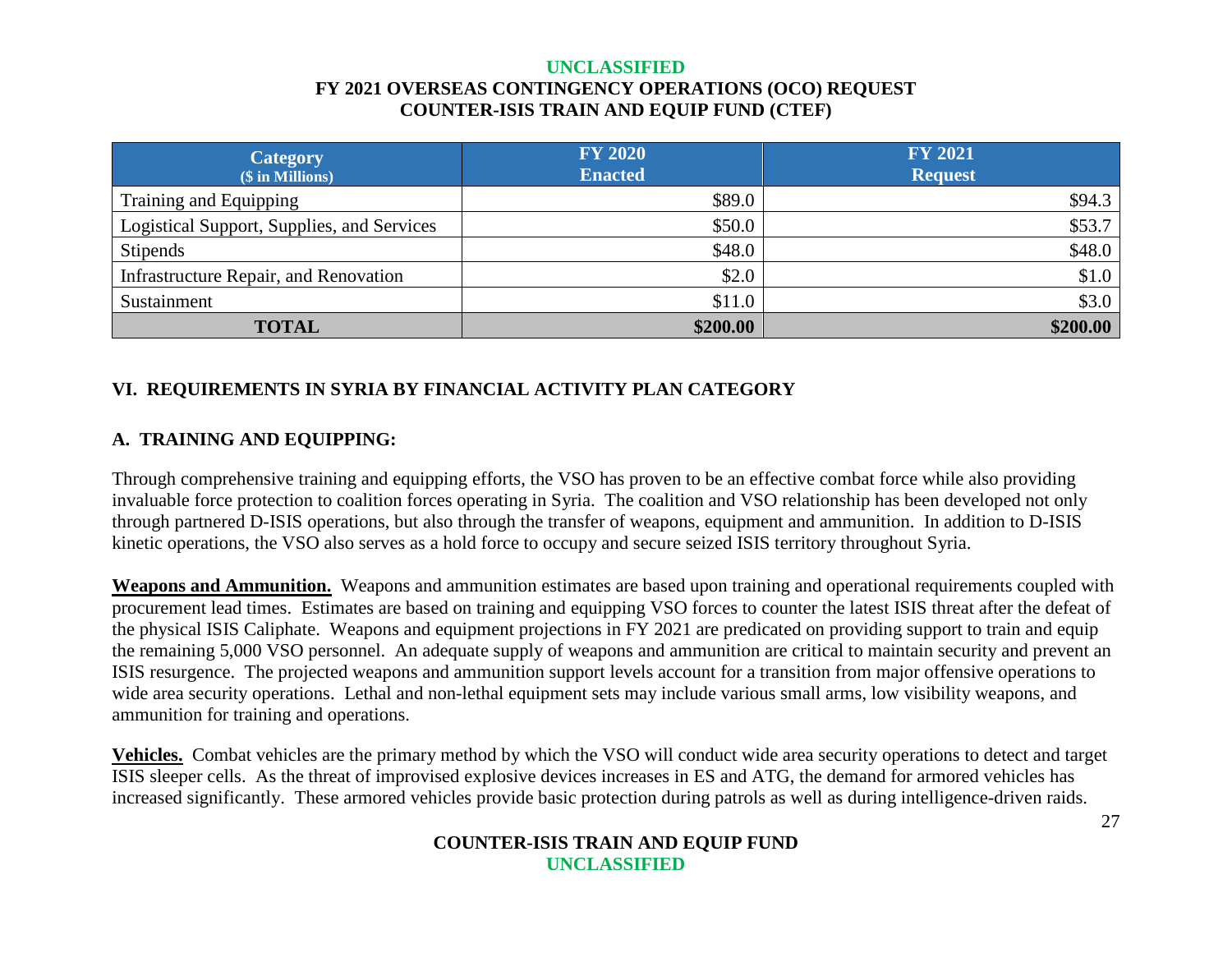The vehicles lost in the victory over the physical caliphate have left the VSO in desperate need of additional transportation assets, as their operations have become more decentralized. These operations carry a higher threat due to the small sizes of forces responding to ISIS operations and networks. These armored vehicles provide enhanced force protection that allow the VSO to commit smaller units while still giving them an overmatch capability against ISIS. VSO mobility is necessary to provide local and area security, locate ISIS networks, and improve conditions to prevent a resurgence in areas cleared by the VSO.

**Equipment.** Equipment estimates are comprised of individual and collective sets that will provide support for all operations and initiatives. This equipment will provide all items required for the force generation of the approximate 10,000 VSO personnel. Support items provided will outfit the VSO forces from training to operations, providing both wide area security and finished forces.

| <b>VSO Training and Equipping</b> |                      |                |              |  |  |
|-----------------------------------|----------------------|----------------|--------------|--|--|
| <b>Item</b>                       | <b>Unit Cost</b>     | Quantity       | <b>Total</b> |  |  |
| Rifle, 7.62MM                     | \$204                | 442            | \$90,168     |  |  |
| Pistol, 9MM                       | \$500                | 860            | \$430,000    |  |  |
| <b>Combat Knife</b>               | \$25                 | 296            | \$7,400      |  |  |
| Sniper Rifle                      | \$1,285              | 28             | \$35,980     |  |  |
|                                   | <b>Total Weapons</b> |                | \$563,548    |  |  |
| 5.56MM Ball M855 10/Clip          | \$0.36               | 1,500,000      | \$540,000    |  |  |
| 7.62 X 51 NATO live               | \$0.31               | 1,000,000      | \$310,000    |  |  |
| .50 Cal Rounds                    | \$2.50               | 439,684        | \$1,099,210  |  |  |
| <b>Total Ammunition</b>           |                      |                | \$1,949,210  |  |  |
| Non Tactical Vehicle (NTV)        | \$51,000             | 121            | \$6,171,000  |  |  |
| <b>Armored NTV</b>                | \$111,750            | 574            | \$64,144,500 |  |  |
| Cargo Truck                       | \$40,000             | 48             | \$1,920,000  |  |  |
| Cargo Vehicle                     | \$26,000             | 21             | \$546,000    |  |  |
| <b>Armored Personnel Carrier</b>  | \$300,000            | $\overline{3}$ | \$900,000    |  |  |
| M1151                             | \$238,500            | 40             | \$9,540,000  |  |  |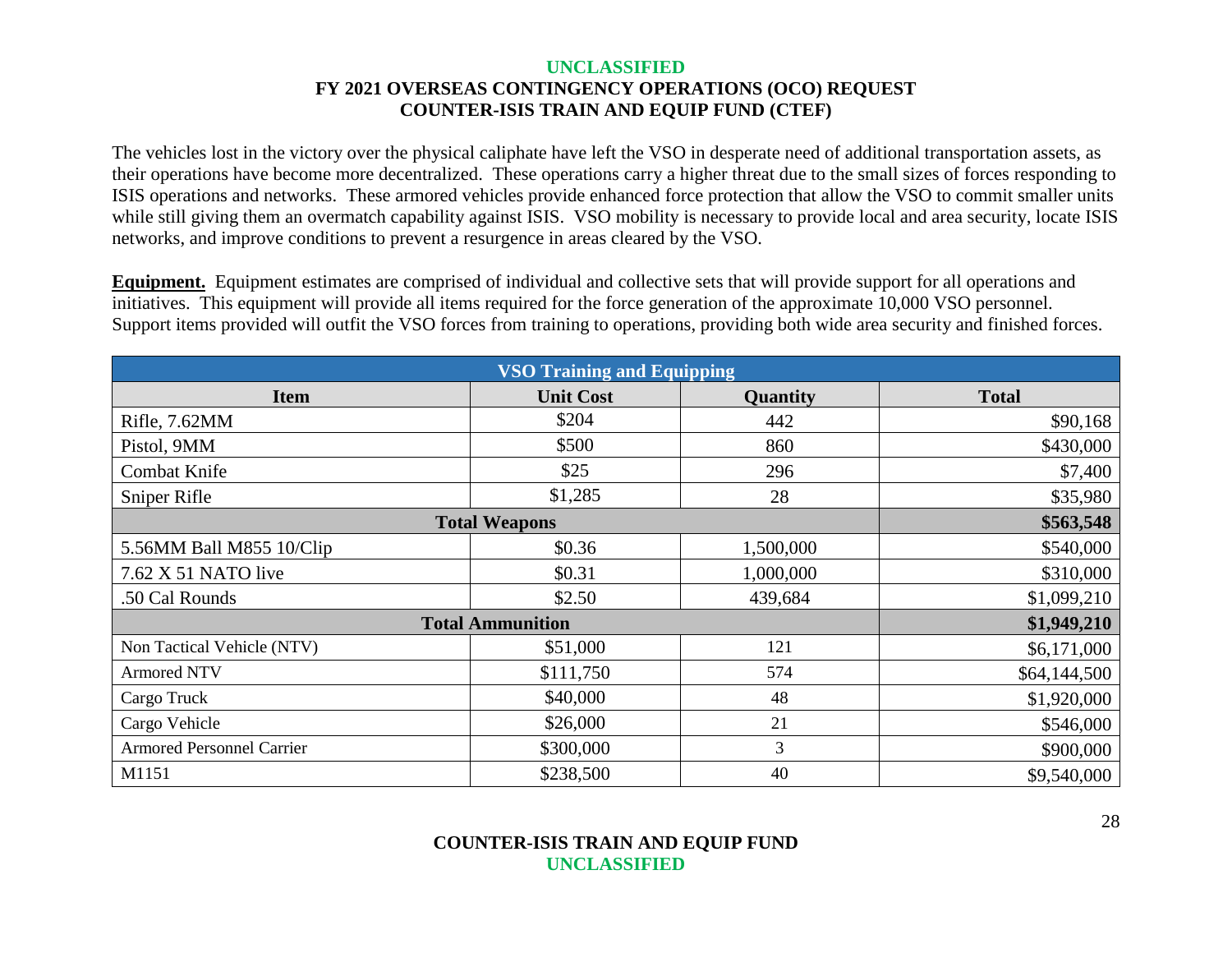| <b>VSO Training and Equipping</b> |                       |          |              |  |
|-----------------------------------|-----------------------|----------|--------------|--|
| <b>Item</b>                       | <b>Unit Cost</b>      | Quantity | <b>Total</b> |  |
| <b>Water Truck</b>                | \$75,000              | 32       | \$2,400,000  |  |
| Ambulance                         | \$54,193              | 24       | \$1,300,632  |  |
| <b>Fuel Truck</b>                 | \$50,000              | 24       | \$1,200,000  |  |
|                                   | <b>Total Vehicles</b> |          | \$88,122,132 |  |
| Uniform                           | \$18                  | 9,720    | \$174,960    |  |
| <b>Carrier Vest</b>               | \$800                 | 559      | \$447,200    |  |
| <b>Tactical Boots</b>             | \$110                 | 560      | \$61,600     |  |
| <b>Boots</b>                      | \$11                  | 4,291    | \$47,201     |  |
| Patrol Cap                        | \$10                  | 4,860    | \$48,600     |  |
| Winter Hat                        | \$4                   | 2,000    | \$8,000      |  |
| Winter Jacket                     | \$22                  | 4,000    | \$88,000     |  |
| T-Shirt                           | \$3                   | 18,477   | \$55,431     |  |
| <b>Tactical Gloves</b>            | \$10                  | 860      | \$8,600      |  |
| Gloves                            | \$3                   | 4,000    | \$12,000     |  |
| Poncho                            | \$6                   | 4,000    | \$24,000     |  |
| <b>Socks</b>                      | \$2                   | 9,720    | \$19,440     |  |
| Duffle bag                        | \$5                   | 8,000    | \$40,000     |  |
| Belt                              | \$2                   | 4,000    | \$8,000      |  |
| <b>Blanket</b>                    | \$1                   | 4,000    | \$4,000      |  |
| Sandals                           | \$1                   | 4,000    | \$4,000      |  |
| <b>Grenade Pouch</b>              | \$4                   | 4,000    | \$16,000     |  |
| <b>Weapon Sling</b>               | \$25                  | 4,860    | \$121,500    |  |
| <b>Individual First Aid Kit</b>   | \$18                  | 4,860    | \$87,480     |  |
| Weapon Cleaning Kit               | \$8                   | 2,001    | \$16,008     |  |

## **COUNTER-ISIS TRAIN AND EQUIP FUND UNCLASSIFIED**

29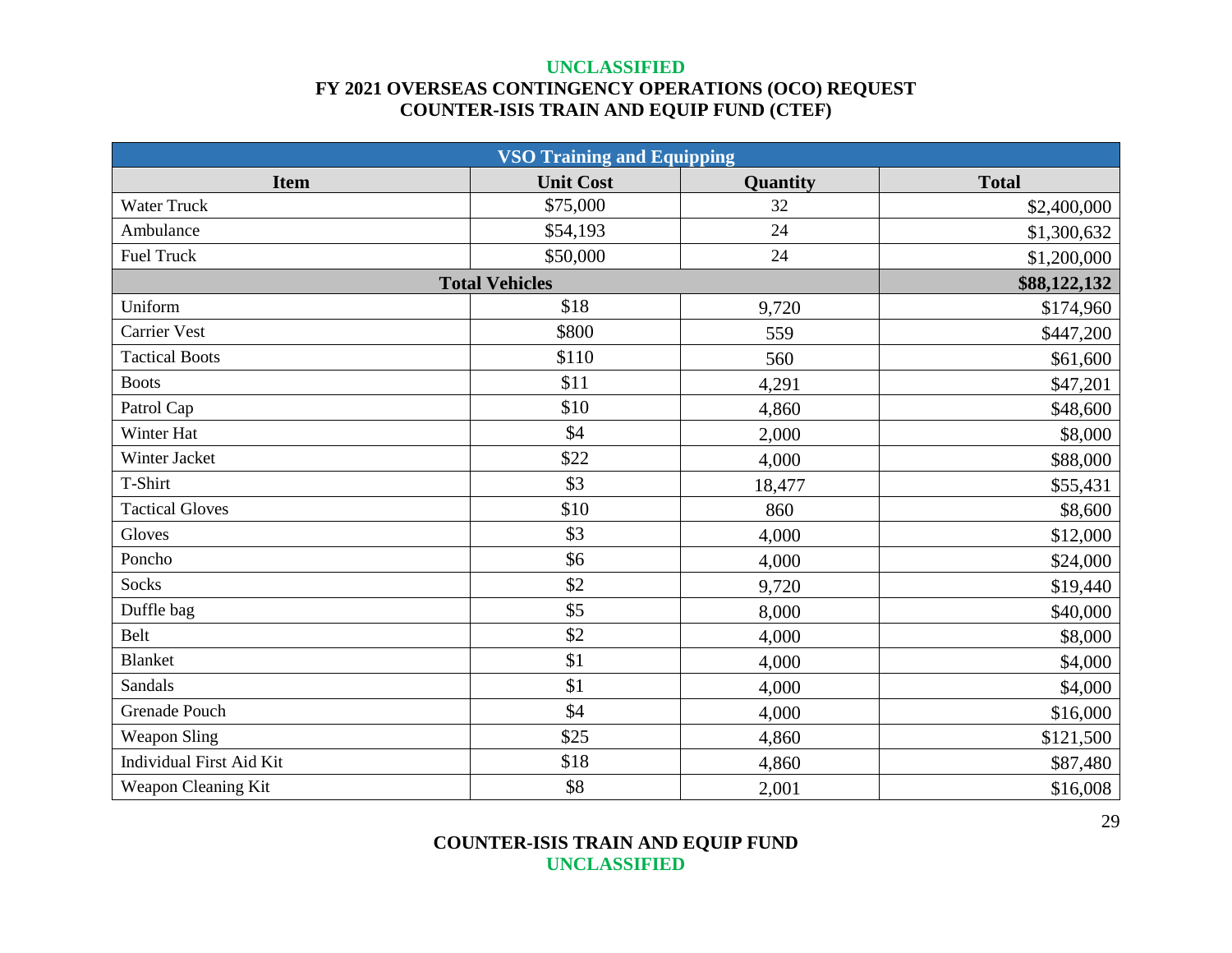| <b>VSO Training and Equipping</b>                |                  |          |              |  |
|--------------------------------------------------|------------------|----------|--------------|--|
| <b>Item</b>                                      | <b>Unit Cost</b> | Quantity | <b>Total</b> |  |
| Ammo Can                                         | \$35             | 2,753    | \$96,355     |  |
| 7.62x54mm 200rd non-disintegrating belts         | \$0.50           | 1,680    | \$840        |  |
| 12.7x108mm DsHK 100rd non disintegrating<br>belt | \$5              | 1,680    | \$8,400      |  |
| Non-Disintegrating 1500x round belt              | \$100            | 40       | \$4,000      |  |
| <b>DsHK</b> Tripod                               | \$221            | 140      | \$30,940     |  |
| <b>DsHK</b> Truck pedestal mount                 | \$250            | 280      | \$70,000     |  |
| Mag holders                                      | \$14             | 2,000    | \$28,000     |  |
| Litters                                          | \$65             | 170      | \$11,050     |  |
| <b>Hand Cuffs</b>                                | \$39             | 4,000    | \$156,000    |  |
| Receiver Rail                                    | \$185            | 755      | \$139,675    |  |
| Vehicle Mount                                    | \$500            | 40       | \$20,000     |  |
| Red Dot Sight                                    | \$350            | 150      | \$52,500     |  |
| Weapon Mounted Flashlight                        | \$55             | 150      | \$8,250      |  |
| Scope Mount                                      | \$170            | 640      | \$108,800    |  |
| Helmet                                           | \$325            | 860      | \$279,500    |  |
| <b>Knee Pads</b>                                 | \$15             | 860      | \$12,900     |  |
| Aid Bags                                         | \$321            | 15       | \$4,815      |  |
| <b>Foxtrot Skedco</b>                            | \$153            | 20       | \$3,060      |  |
| <b>Eye Protection</b>                            | \$10             | 860      | \$8,600      |  |
| <b>Hearing Protection</b>                        | \$70             | 860      | \$60,200     |  |
| <b>Utility Belts</b>                             | \$10             | 790      | \$7,900      |  |
| <b>Assault Pack</b>                              | \$50             | 300      | \$15,000     |  |
| Headlamps                                        | \$40             | 860      | \$34,400     |  |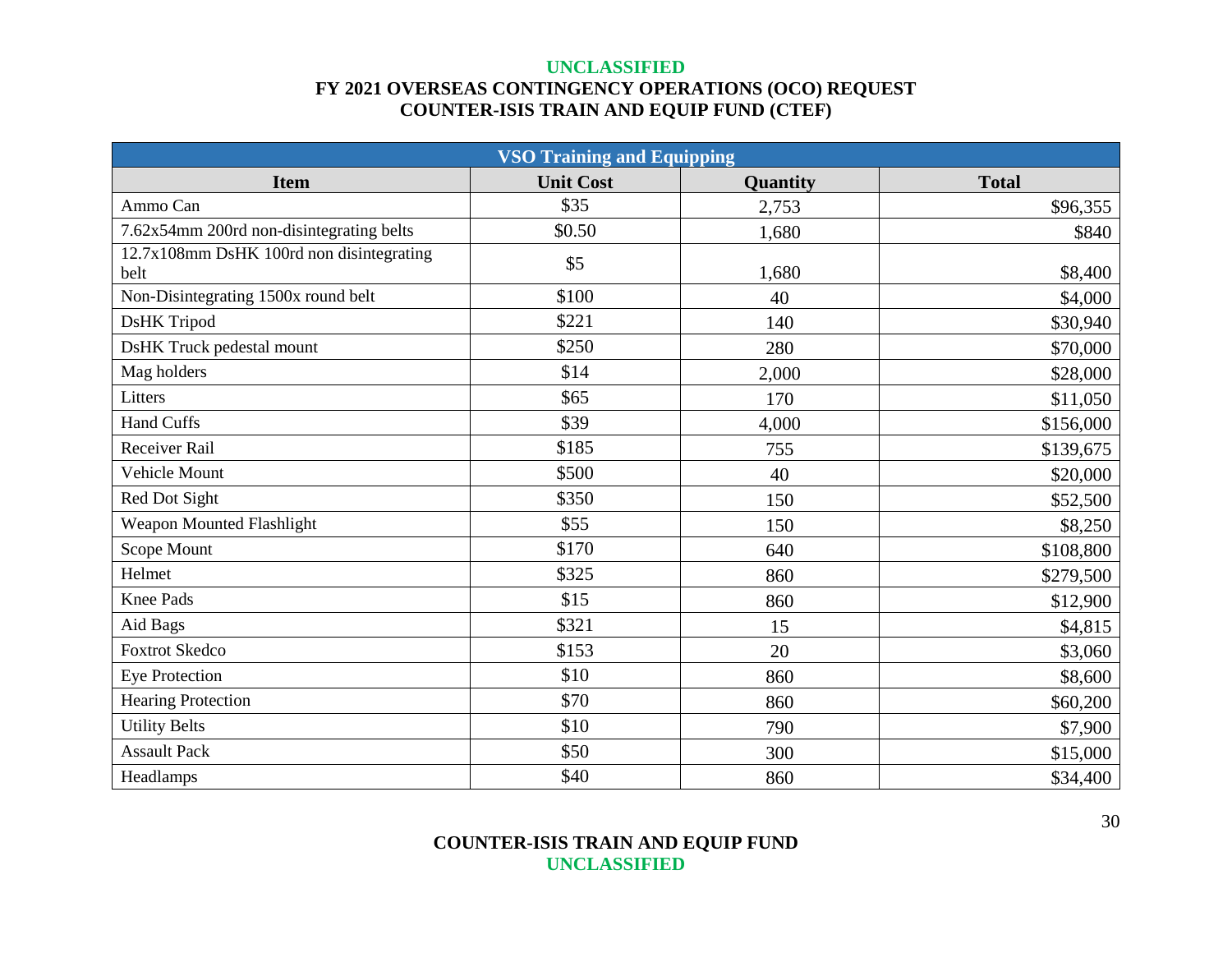| <b>VSO Training and Equipping</b> |                                         |          |              |  |
|-----------------------------------|-----------------------------------------|----------|--------------|--|
| <b>Item</b>                       | <b>Unit Cost</b>                        | Quantity | <b>Total</b> |  |
| Chest Rig                         | \$32                                    | 300      | \$9,600      |  |
| <b>Site Exploitation Bags</b>     | \$50                                    | 15       | \$750        |  |
| Camera                            | \$107                                   | 15       | \$1,605      |  |
| Personnel Body Camera             | \$350                                   | 15       | \$5,250      |  |
| Quadcopter                        | \$1,500                                 | 15       | \$22,500     |  |
| TAC Mobile Radio Kit              | \$675                                   | 860      | \$580,500    |  |
| Vehicle Radio                     | \$750                                   | 188      | \$141,000    |  |
| Repeater                          | \$3,098                                 | 85       | \$263,330    |  |
| Tablet                            | \$550                                   | 142      | \$78,100     |  |
| Push to Talk                      | \$25                                    | 300      | \$7,500      |  |
| Door Rams                         | \$275                                   | 10       | \$2,750      |  |
| <b>Entry Breeching</b>            | \$112                                   | 10       | \$1,120      |  |
| <b>Bolt Cutters</b>               | \$17                                    | 10       | \$170        |  |
| Foldable Ladder                   | \$66                                    | 15       | \$990        |  |
| <b>Assault Ladder</b>             | \$1,625                                 | 15       | \$24,375     |  |
| <b>Brokos Torch</b>               | \$100                                   | 5        | \$500        |  |
| Gas Saw                           | \$969                                   | 5        | \$4,845      |  |
| Holster                           | \$28                                    | 790      | \$22,120     |  |
| Vehicle Recovery Kits             | \$200                                   | 20       | \$4,000      |  |
| <b>IR Strobes</b>                 | \$43                                    | 300      | \$12,900     |  |
| Portable GPS                      | \$250                                   | 112      | \$28,000     |  |
|                                   | <b>Total Equipment</b>                  |          | \$3,665,110  |  |
|                                   | <b>Total VSO Training and Equipping</b> |          | \$94,300,000 |  |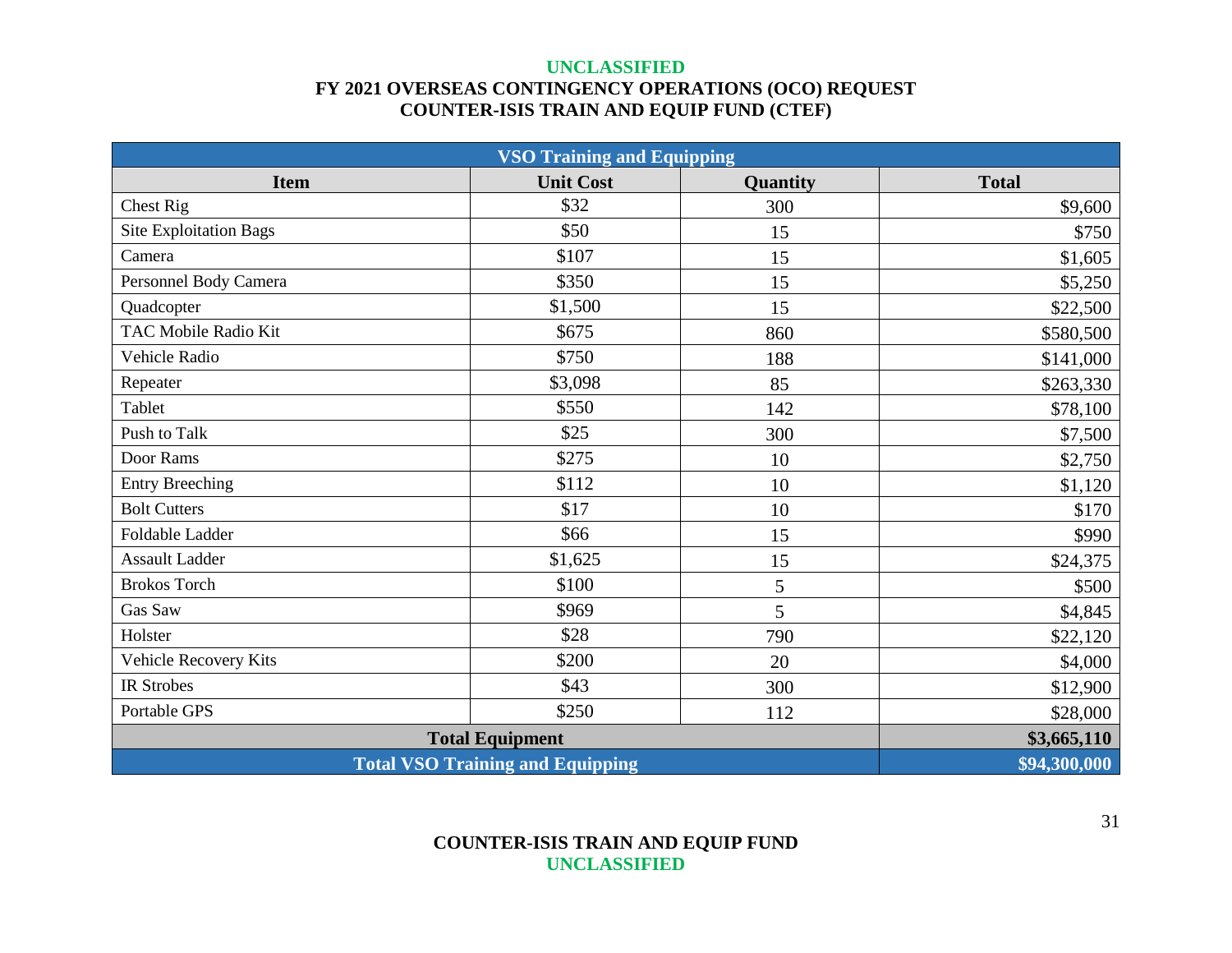# **B. LOGISTICS SUPPORT, SUPPLIES AND SERVICES:**

Partner force D-ISIS operations throughout Syria depend upon adequate logistical and sustainment support. As an example, throughout Syria, the VSO operates in austere environments including An-Tanf Garrison and detention facility locations, and depend upon sustainment packages for continued operations. The CJTF-OIR also funds Basic Life Support (BLS) services at the VSO's operating bases and detention facility sites. BLS contracts provide partner forces basic services including subsistence, latrines, and power generation. Additionally, transportation and staging is required to move equipment in and out of theater by airlift. In addition to air transportation, ground transportation is also utilized for supplies that are staged and delivered from locations within the USCENTCOM area of responsibility. Additional costs are incurred with emergency partner force personnel movements and detainee transportation from ATG to facilities in eastern Syria.

| <b>VSO Logistical Support, Supplies, and Services</b>       |                            |  |  |
|-------------------------------------------------------------|----------------------------|--|--|
| <b>Logistical Support and Services</b>                      | <b>Total Cost Estimate</b> |  |  |
| <b>Logistics Capability Support</b>                         | \$200,000                  |  |  |
| <b>Contract Logistical Support</b>                          | \$7,100,000                |  |  |
| <b>Equipment Consolidation Site</b>                         | \$2,000,000                |  |  |
| Vehicle Fleet Support                                       | \$2,400,000                |  |  |
| <b>Detention Facility Life Support</b>                      | \$15,000,000               |  |  |
| MaT Life Support                                            | \$4,000,000                |  |  |
| <b>Total Logistical and Services</b>                        | \$30,700,000               |  |  |
| <b>Transportation and Staging</b>                           | <b>Total Cost Estimate</b> |  |  |
| Strategic Lift                                              | \$15,000,000               |  |  |
| Ground Movement and Aerial Delivery                         | \$8,000,000                |  |  |
| <b>Total Transportation and Staging</b>                     | \$23,000,000               |  |  |
| <b>Total VSO Logistical Support, Supplies, and Services</b> | \$53,700,000               |  |  |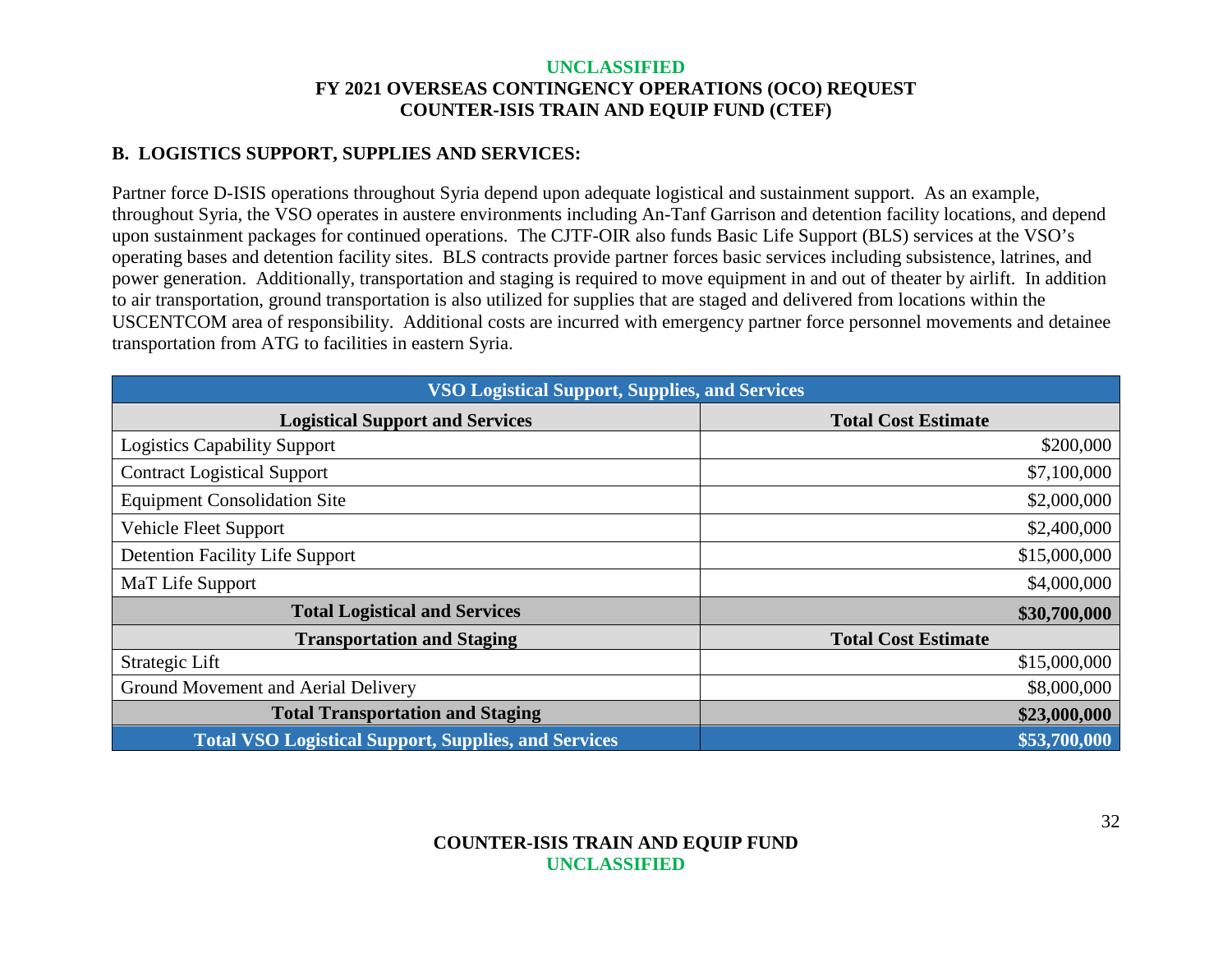# **C. STIPENDS:**

Stipend payments enable VSO forces to attract and retain forces committed to the D-ISIS mission. The FY 2021 request reflects an increase in stipend payments to support continued demand for detention facility support and protection of key infrastructure within eastern Syria, including oilfields. The budget request reflects payments of \$400 per individual VSO member per month. The Department is developing a partner force capability to provide stipends to 10,000 VSO personnel who have been approved to receive support funded with the CTEF. Stipends are contingent on VSO battlefield effectiveness, the proper use of training and equipment, prison population security, and compliance with the Law of Armed Conflict and respecting human rights.

| <b>VSO Stipends</b>                                                           |             |  |              |  |
|-------------------------------------------------------------------------------|-------------|--|--------------|--|
| <b>Unit Cost</b><br><b>Stipends</b><br><b>Total Cost Estimate</b><br>Quantity |             |  |              |  |
| <b>Stipends (Monthly Payments)</b>                                            | \$4,000,000 |  | \$48,000,000 |  |
| <b>Total VSO Stipends</b>                                                     |             |  | \$48,000,000 |  |

# **D. INFRASTRUCTURE REPAIR AND RENOVATIONS:**

Repairs and renovations to facilities and infrastructure set the conditions for the enduring defeat of ISIS. Proposed projects include the repair and renovation of buildings for operations centers, living quarters, detention facilities, outposts, and headquarters.

| VSO Infrastructure Repair and Renovation       |                  |                 |                            |  |
|------------------------------------------------|------------------|-----------------|----------------------------|--|
| <b>Infrastructure</b>                          | <b>Unit Cost</b> | <b>Quantity</b> | <b>Total Cost Estimate</b> |  |
| Repair and Renovation                          | \$250,000        |                 | \$1,000,000                |  |
| Total VSO Infrastructure Repair and Renovation |                  |                 | $\sqrt{1,000,000}$         |  |